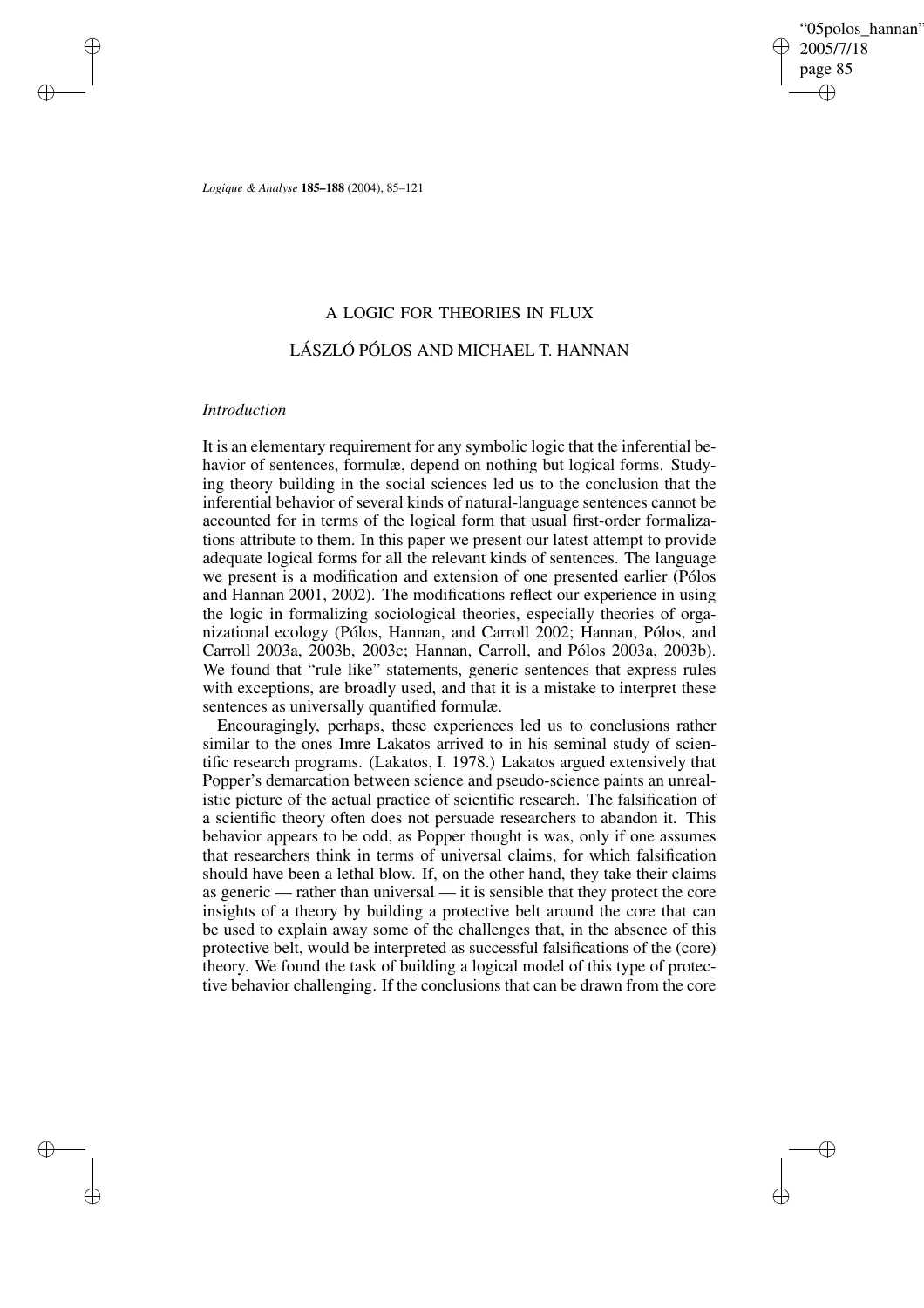"05polos\_hannan" 2005/7/18 page 86 ✐ ✐

✐

✐

#### 86 LÁSZLÓ PÓLOS AND MICHAEL T. HANNAN

of the theory might be withdrawn in the presence of some auxiliary assumptions from the protective belt, then they are presumptions, expectations only: they can not be used without further ado as premises of new arguments.

The logic of the argumentation appears to be nonmonotonic, and an adequate formalization should assign different logical forms to the premises and the conclusions derived from them. Further scrutiny revealed that premises originating from the core and from the protective belt of the theory exhibit still different inferential behavior, so in an adequate formal language their logical form has to be different too. To formalize the protective belt we need appropriate logical forms for the auxiliary assumptions. Such assumptions are not persistent parts of a theory, and the core of the theory does not claim whatever these assumptions express. The empirical validity of these assumptions is not scrutinized. We concluded that a third, intensional quantifier has to be added to the ones we introduced in our earlier attempts, the "normally" and "presumably" quantifiers.

In addition of the expansion of the logical constants we also extended the applicability of some of the constructions. In the present version, the nonmonotonic intensional quantifiers are no longer restricted to be in the outmost operator position of a formula. Embedded occurrences are allowed, too, to enable us to formulate definitions (universally quantified sentences) based on properties individuals *normally* have.

To accommodate these changes we redesigned the formal semantics. The revision is a conservative extension of our earlier efforts: if it is restricted to the language fragment of the earlier efforts (Pólos and Hannan 2001, 2002) this semantics validates the same inferences. However, it is capable of handling the considerable increase of complexity the new syntax required.

## *Logic and Theory Building*

Empirical theories are rarely formalized in the strict sense. They are typically presented in a pseudo-formal language, i.e., an extension of a natural language with some field-specific mathematical formalisms. The lack of strict formalization allows for the nature of generality of these theories to remain hidden. Most general considerations in fact appear in the form of bare plural sentences such as those in a famous argument by Stinchcombe (1965): "Routines in young organizations are less well developed than in older organizations," or "Organizations with better developed routines have a lower hazard of mortality," or (the claimed liability-of-newness theorem) "Young organizations have a higher hazard of mortality than older organizations." These indeed general statements — but are they universal? Would these sentences be considered to be false if someone discovered a population of organizations in which young organizations have a lower mortality

✐

✐

✐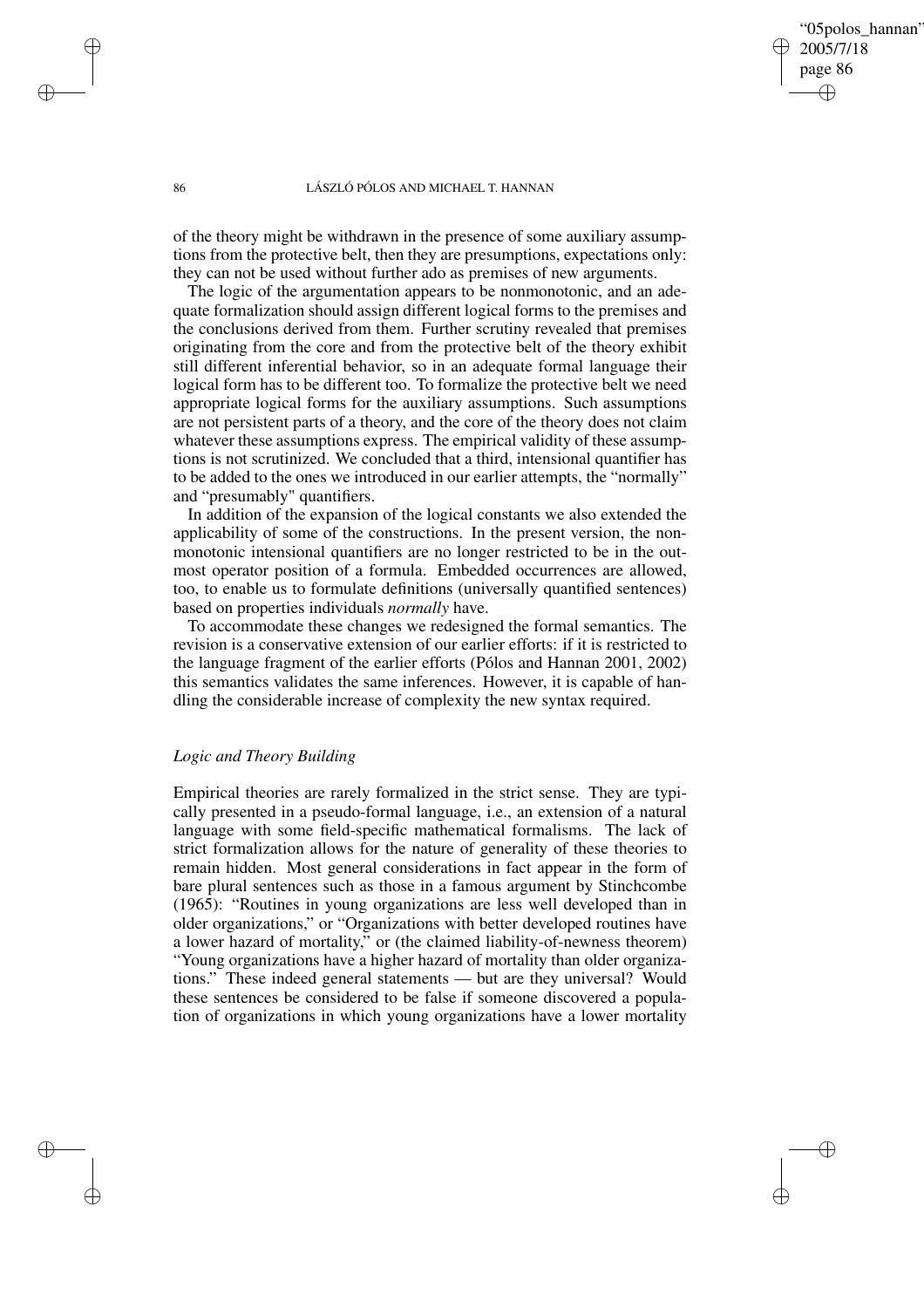✐

✐

✐

✐

rate than that the old organizations? No. These claims are general — but not universal.

Linguists were puzzled by the formal grammar of this type of sentence for a long time. Carlsson (1974), in his dissertation, first concluded that these sentences are intensional in nature. Subsequent research by Kratzer (1995) and Diesing (1995) concluded that there is a (hidden) generic quantifier in the logical structure of these sentences. Schubert and Pelletier (1988) showed that no context-independent extensional quantifier would assign the appropriate truth-conditions to these sentences. It seems to be natural to conclude that, if there is any quantifier, then it should be *intensional.* Carlsson (1995) argues that to account for the formal semantics of the generic sentences the semantic universe need to contain entities that can be best called as rules or regularities, since the truth conditions of generic sentences are normally not expressible in term of sentences about the individual instances.

The meaning of such generically quantified sentences can be approximated by saying that they express rules-with-exceptions. Such rules are not sufficient to derive certain truth of objects, but they still might be useful to shape what we *expect* of unknown individual instances (Veltman 1995). Such expectations might well be all that is available for arguments in the process of construction of a theory. The partiality of available information means that the truth-value assignments yield value gaps occasionally. Moreover, it also creates the possibility that we have only rules-with exceptions — not strict rules.

If the generality of empirical theories often appears in the form of generically quantified sentences, then, of course, the critical challenge of these theories might not be a simple attempt of falsification by counter-example. The possibility of exceptions, counter-examples, is already "priced in." Accidental, non-reproducible exceptions might be ignored as "mistaken measurements" or "historical accidents". For example, a study of organizational morality in a population of organizations that encounters a political revolution might easily yield a counter-example to the Stinchcombe claim of a liability of newness if the revolution suddenly wipes out all older organizations. Other kind of exceptions yields more serious theoretical implications. They might be explained away with the help of premises from the protective belt. Alternatively they might lead to the extension of the core theory. For example, one might find that populations to which only large or wellendowed organizations can enter show low mortality even among the young members. Repeated, systematic exceptions of this type sometimes lead to extensions of the core theory.

"05polos\_hannan"

2005/7/18 page 87

✐

✐

✐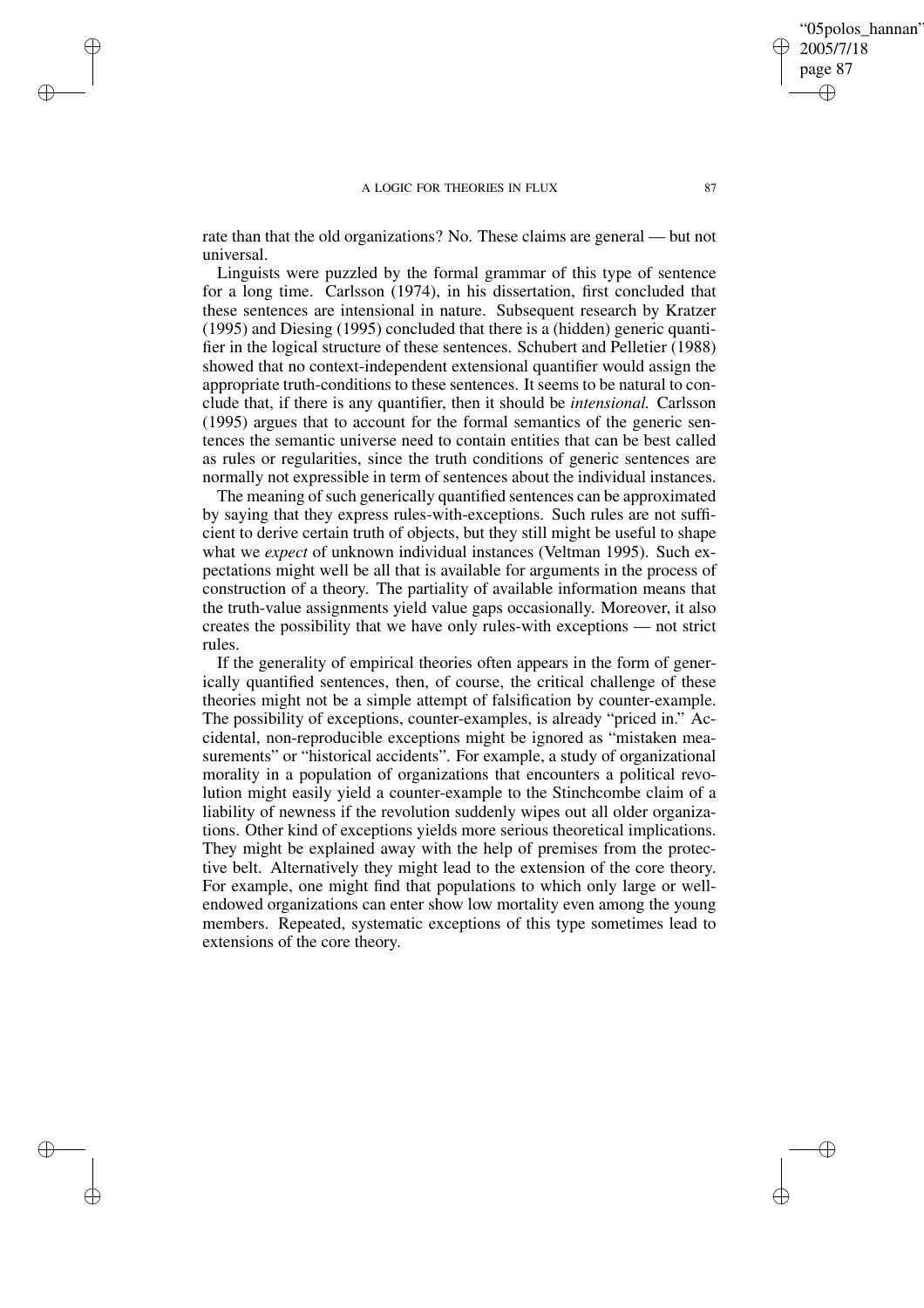05polos\_hannan' 2005/7/18 page 88 ✐ ✐

✐

✐

#### 88 LÁSZLÓ PÓLOS AND MICHAEL T. HANNAN

## *Theory Building*

We treat theories as intensional objects, with extended histories. Such histories can usefully be seen as sets of theory stages. A theory stage is composed of a persistent part and an ephemeral one. The persistent part monotonically expands as the theory develops. It forms the backbone, the identity of the theory. The persistent part is still decomposable to an empirically testable, i.e. falsifiable component, and a not falsifiable component. This later part contains meta-considerations, definitions and, as will argue below, auxiliary assumptions. Following Lakatos (1978), we refer to the persistent, and empirically testable part of the theory as the *core,* but while the core for Lakatos was a constant set of causal stories in our rendering of the theory under development the core is not stabile, it grows occasionally. There is an implicit component, the desiderata, concerning implications (desired theorems and non-theorems). Desiderata linger around the persistent part of the theory, and the theorems actually derived (derivable) form a stage of the theory are regularly compared to it. If desirable theorems are not derivable or undesirable theorems turn out to be derivable, the theory under construction is challenged. On the other hand the (provisional) theorems need not belong to the persistent part of the theory.

The meta-considerations are those extra-theoretical issues that are treated as non-problematic. They include rules concerned with the structure of legitimate inferences: the logic of the theory. Even though these considerations are often implicit, the theory would be radically different if the logic is changed. Typically the meta-considerations also include various parts of mathematics, e.g., the calculus, set theory, and probability theory.

Definitions and causal stories, or explanatory principles, contain the substantive insights of the theory. These definitions and claims can be strict rules (universally quantified sentences) but may include generic sentences too. The latter typically take the form  $\phi$ s are normally  $\psi$ s. Of course, if the persistent part only contains strict empirical rules (universal statements, that convey subject-specific insights), then any implications of such rules (theorems) also sit in the persistent part.

Auxiliary assumptions are claims that are introduced into an argument to link the causal stories and meta-considerations on the one side, and theorems on the other side, in cases where the argument would not go through without additional specification. For instance, the classical population genetics of R. A. Fisher and Sewell Wright required a specification of the assignment of mates in the sexual transmission of genes between generations. That is, an auxiliary assumption was needed. The chosen assumption was random mating. Because of their auxiliary nature, such assumptions are treated as subject to replacement by other such assumptions as needed. This suggests to us that auxiliary assumptions ought to be considered as rules-with-exceptions.

✐

✐

✐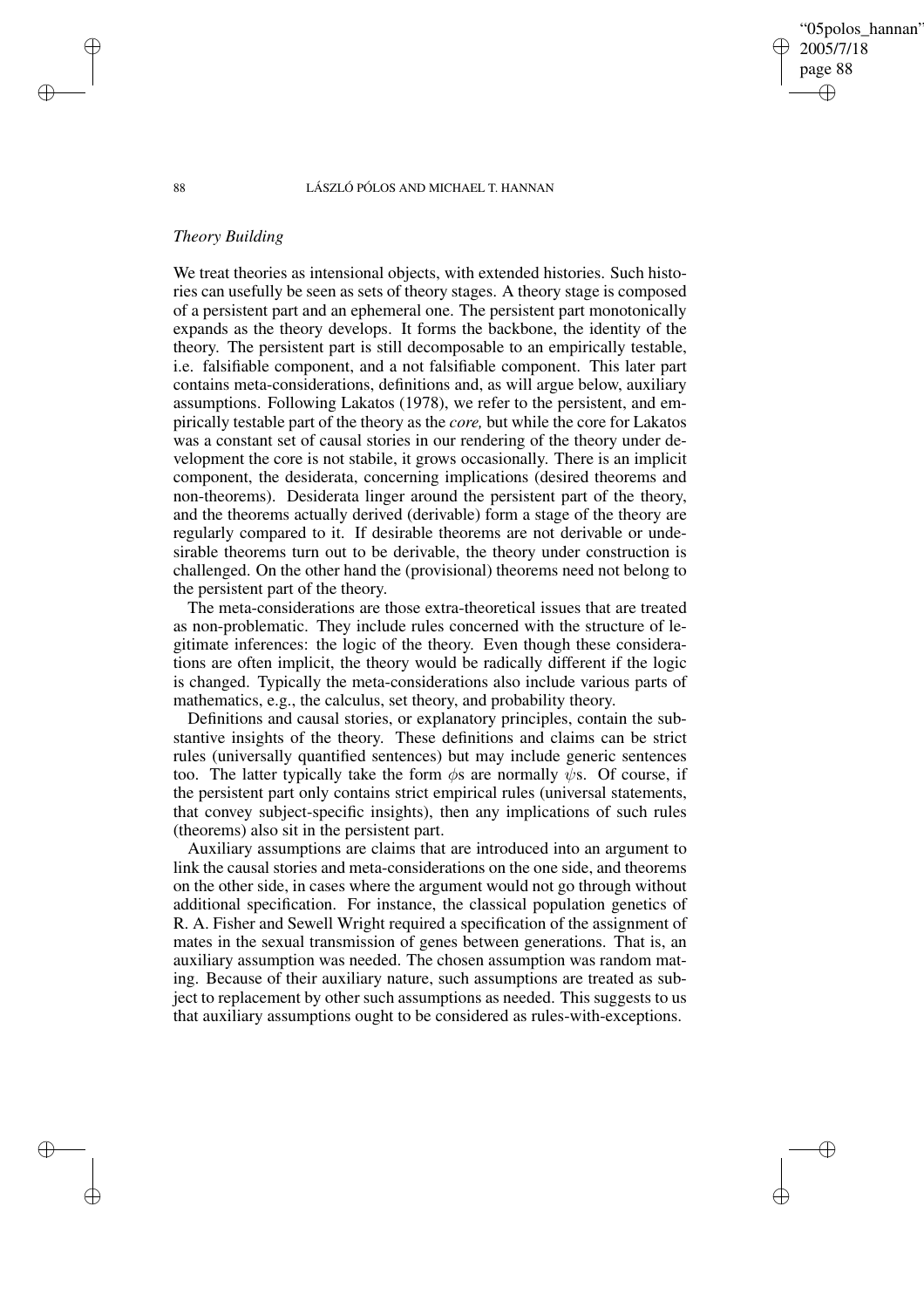✐

✐

✐

✐

The ephemeral component is the set of predictions and explanations that depend on rules-with-exceptions. These implications are either individual sentences or generic sentences. They often take the form:  $\phi$ s are presumably  $\psi$ s. If the theory building succeeds, then these predictions and explanations satisfy the desiderata. Even better, they might also yield some unexpected, potentially interesting, results.

Theory building is a process that moves from one theory stage to another. (We are going to define the notion of as theory stage formally below.) Moves are fueled by critical challenges to the earlier phase/stage of the theory. The already accepted explanatory principles remain intact, but new principles might be adopted. (This appears to be part of normal scientific activity, the conceptual framework remains intact but considerations are refined.) To figure out the appropriate response to a critical challenge requires that inferences be made, and these inferences are sound. But sound *according to what logic*?

Here we present two lines of arguments. First we consider some implications of Lakatos's story, second we analyze the consequences of using rules with exceptions as explanatory principles.

Lakatos (1978) investigated whether or not one can tell what is falsified by a (hypothetically) successful falsification attempt. He concluded that the Duhem-Quine thesis, at least in its weaker interpretation, is obviously correct, i.e., the falsification, the inconsistency between the predictions of theory (stage) and a fact, is better seen as the inconsistency of two theories, more precisely their respective theorems are inconsistent. To avoid inconsistencies a protective belt offers additional (auxiliary) assumptions, to explain the inconsistencies away. Now had the logic been monotonic, the auxiliary assumptions would be of no help. If the inconsistency is derivable form the more limited set of (core) assumptions it has to be derivable from any more extended set of assumptions too. In other words, if Lakatos's idea concerning the functioning of scientific research programs is correct, and we believe it is, then the logic of scientific argumentation is bound to be nonmonotonic.

If a nonmonotonic logic offers a successful method for dealing with the falsification problem, it can, perhaps, be used to solve another notoriously difficult issue in theory building: the unification problem. We claimed above that theories are intensional objects with extended histories. Since there is no reason to assume that theory development is always linear, these histories may occasionally branch. A given theory stage might sometimes be extended simultaneously in two directions. Such parallel developments yield several, potentially inconsistent theory stages, that we might call theory fragments. A classical first-order rendering of such fragments often yields obvious inconsistencies. A nonmonotonic rendering is a promising alternative. It may remove the inconsistencies, and offer some substantively interesting

"05polos\_hannan"

2005/7/18 page 89

✐

✐

✐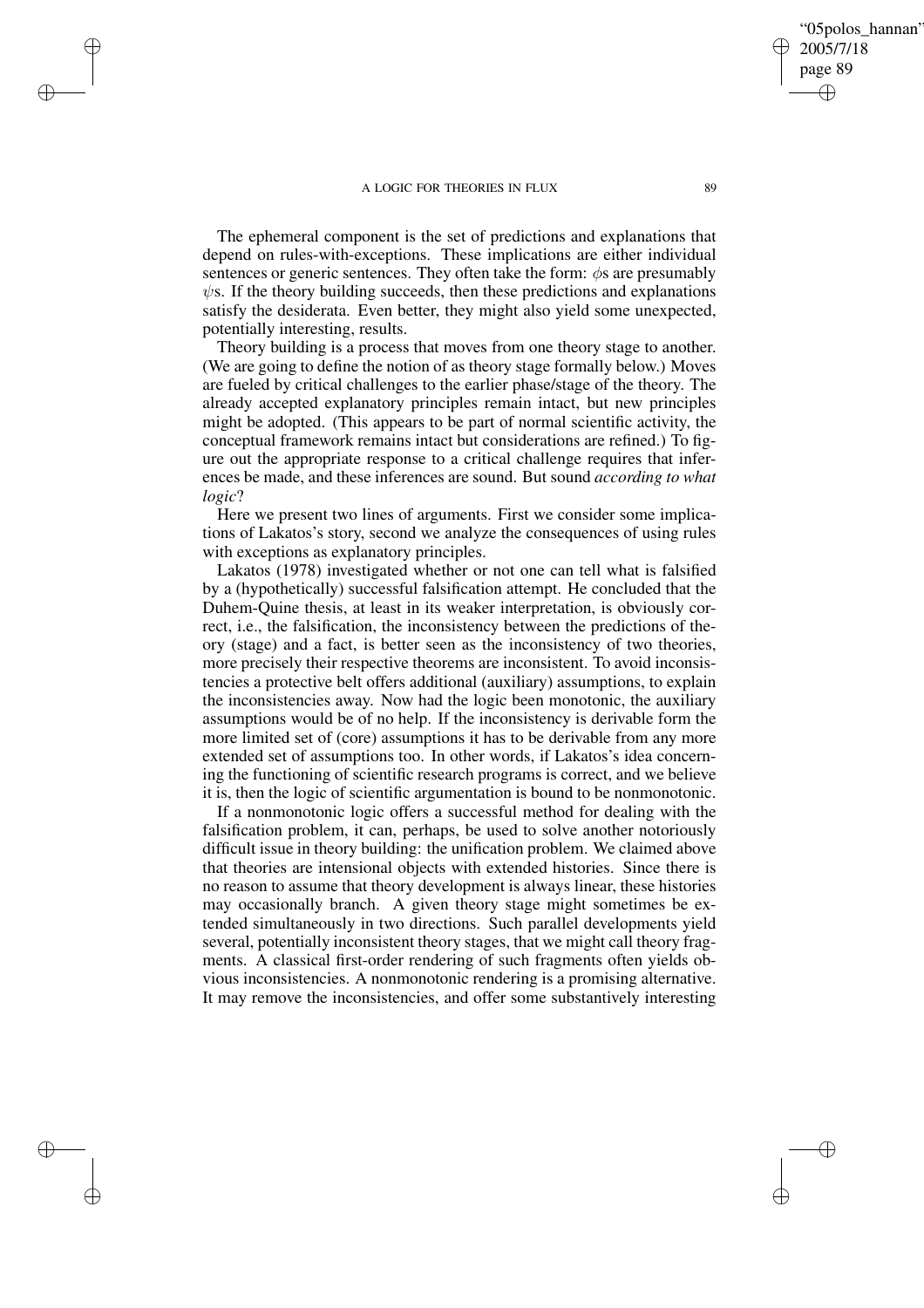"05polos\_hannan" 2005/7/18 page 90 ✐ ✐

✐

✐

### 90 LÁSZLÓ PÓLOS AND MICHAEL T. HANNAN

insights as a bonus. Below will provide two instances of successful unifications that delivered both the removal of the inconsistency and the bonus.

If the core of the theory or the set of auxiliary assumptions contains ruleswith-exceptions, then the logic in use cannot be the best-understood logic: classical first-order logic. This is because classical first-order logic is monotonic; and the inferences used in theory building follow a nonmonotonic pattern. When a theory gets expanded, new explanatory principles are adopted and some of the old predictions might vanish. It becomes possible that:

 $\Phi \models \phi$  but  $\Phi \cup \Psi \not\models \phi$ .

In the last quarter century, several nonmonotonic logics were proposed mainly in computer-science and also in logic and formal linguistics. These nonmonotonic logics were typically fine-tuned to their assigned jobs. To find out if any of them is adequate for specifying the nonmonotonic reasoning in theory building we first have to consider carefully what an adequate logic would look like. Formalizing carefully the insights the argumentation in theory building is based on into a model theory offers an unbiased way to describe the specific reasoning patterns used. To provide an axiomatization of this logic might be a step to be done in the future, but we believe at the present it is an increasing number of applications should test first what does this type of reasoning delivers. We offer some of these applications in the present paper and a much larger body of formalizations will be available soon in Hannan, Pólos and Carroll (in preparation).

Some of the key insights that we want to formalize are the following.

- The available information in the process of theory building is typically partial. It is rarely possible to identify which of the possible worlds is the actual one. The best that can be done is to identify a (small) set of possible worlds that contains the actual world. An adequate formal semantics should allow for this type of partiality, which in turn means that some sentences should have the truth value "true" or "false" in a subset of possible worlds while the others have a third value, "unknown".
- Scientific rules are defaults, rules with exceptions.
- If arguments are formulated from rules with exceptions, then the specificities of the arguments matter.
- More-specific arguments override less-specific ones.
- Specificity differences are persistent, and new information cannot overrule established specificity orders. This is an important constraint because it indicates that extensional inclusion between the antecedents might not be the right way to characterize specificity differences of premises. As a theory develops, the partiality decreases,

✐

✐

✐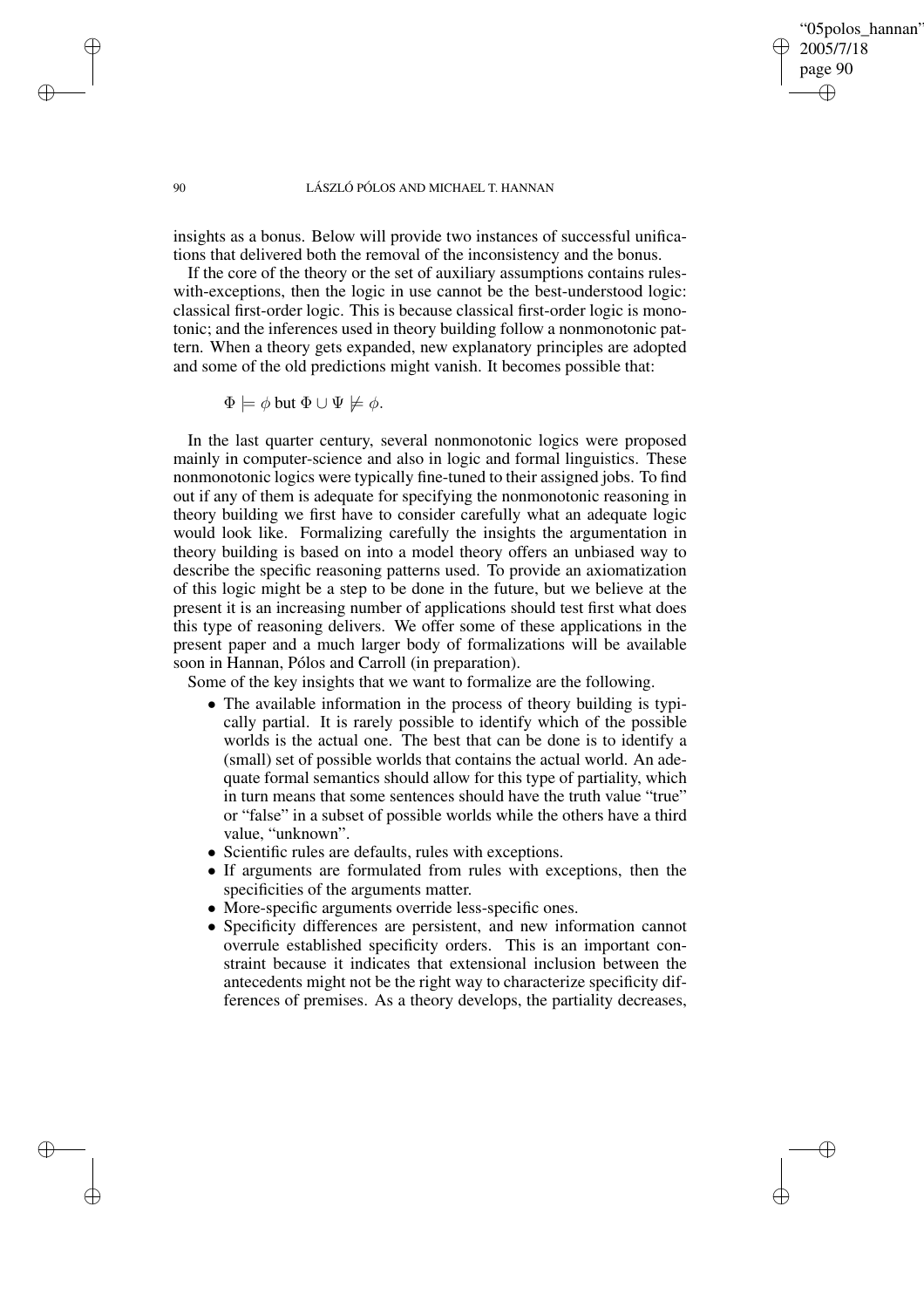and new theory stages might yield different relationships among extensions. What is needed to establish a clear specificity difference is the inclusion between extensions in all still-possible worlds. In other words, we need an intensional definition of specificity differences.

- Whether one argument is more specific than another depends either on factual information or on dependable empirical generalizations, which we call causal stories.
- Only the first causal story in an argument chain defines the specificity of the argument. (We offer motivation for this choice below when we define specificity orderings of regularity chains)
- Equally specific arguments pointing in opposite directions eliminate each other's predictions.
- Arguments that point in opposite directions but whose specificities are not comparable also eliminate each other's predictions.
- Theory building follows the principle of informational monotonicity, i.e. the core of the theory does not shrink, and it occasionally expands. Therefore, explanatory principles, causal stories, are not deleted, even when they are partially overruled. Definitions and meta-considerations are persistent as well.
- Certain operations in first-order logic, which rely detailed factual knowledge about the facts (such as modus tollens and contraposition), should not have a counterpart in the new logic.<sup>1</sup>

## *A Language for Theory Building*

✐

✐

✐

✐

If a symbolic logic is to capture the argumentation in theory building adequately, then the logical form of its sentences should carry all the necessary information about their inferential behavior. This is the reason why the first task is to define a language that assigns different logical forms to sentences with different argumentative functions. For this reason we extend the language of first-order logic with three intensional quantifiers. We offer these three quantifiers with their respective formal semantics as candidates for the intensional quantifiers Kratzer and Diesing identified in the logical structure of generic sentences. We need to retain the language of first-order logic, because definitions, and meta-considerations are typically presented in terms of classical first-order formulæ. We extend this classical language by adding

 $1$ <sup>1</sup> To prove that our approach delivers results in line with these insights goes beyond the scope of the present paper, but the interested reader can find some detailed proofs of this type in Pólos, Hannan and Kamps (1999). Even though both the language is more extended here and the semantics is a bit more intricate the relevant part of the argument works here in precisely the same way

"05polos\_hannan"

2005/7/18 page 91

✐

✐

✐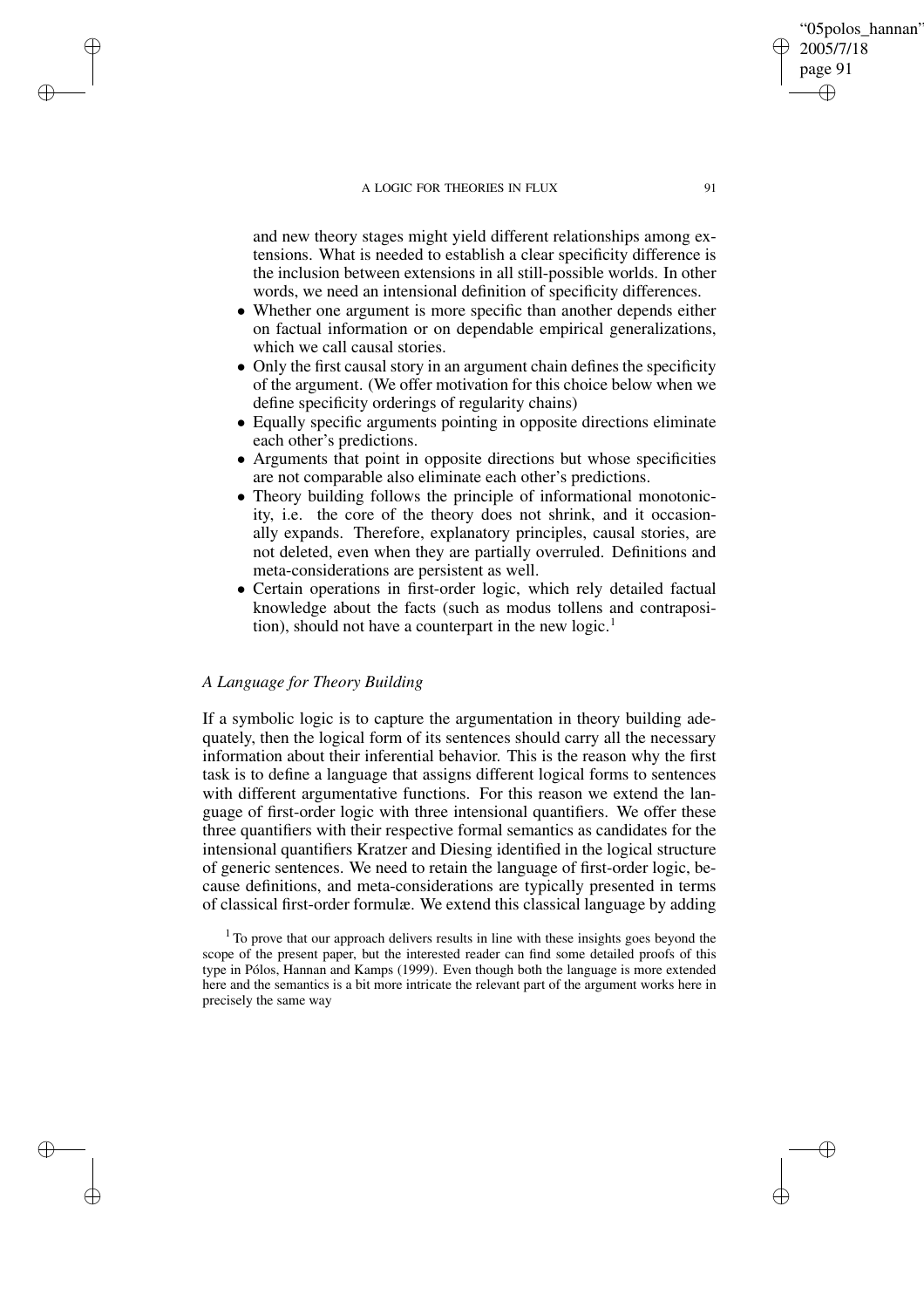"05polos\_hannan" 2005/7/18 page 92 ✐ ✐

✐

✐

#### 92 LÁSZLÓ PÓLOS AND MICHAEL T. HANNAN

a new intensional quantifier  $\mathfrak{N}$ , which stands for the expression "normally." Universal quantification typically operates on a formula whose main logical connective is the conditional (material implication). Similarly generic sentences prefixed with the intensional quantifier  $\mathfrak N$  have the conditional as their main operator. We find it useful to assume that all of the generic sentences used in building a theory have such a conditional structure. In developing the formal language, we require that  $\mathfrak N$  quantifies only conditional sentences.

We follow the lead of Veltman's (1996) in arguing that the sentences prefixed with the normally quantifiers do not tell us much about what the case is. Instead, they tell us about what the case is expected to be. Furthermore, these expectations are not defined in terms of mathematical expectations, being often used in situations where the mathematical expectations are not justified by the information available. The knowledge justifying rules-withexceptions is not strong enough to tell about the individual instances. Such rules express regularities that shape our expectations. Expectations might turn out to be factually correct or not. Nonetheless, it would be misleading to express them just like facts.

One important difference between facts and rules-with-exceptions concerns reusability. Sentences expressed in the language of first-order logic can be re-used. That is, classical conclusions derived from first-order premises can be used as assumptions for further derivations. This is not the case for rules-with-exceptions. If an expectation is derived, at least in part, from such rules, then it is not re-usable directly. The lack of reusability comes from nonmonotonicity.

Provisional theorems (expectations derived from rules-with-exceptions) will be expressed by formulæ with the intensional quantifier  $\mathfrak{P}$ . The nonmonotonicity in theory building shows up in connection with these derived expectations. In particular, if a theory gets elaborated, then the derived expectations often change. What used to be expected in an earlier stage of the theory is no warranted as an expectation.

Formulæ with the normally quantifier  $\mathfrak N$  provide a formal statement of insightful causal stories, the substantive assumptions that form the core of the theory.<sup>2</sup> Formulæ prefixed with the  $\mathfrak P$  are conclusions that depend, in

✐

✐

✐

 $2$ Insightful causal stories are typically not expressed in terms of probability distributions. Insights capture patterned behavior of individual instances. One might feel tempted to speculate that this has something to do with the fact that humans are masters of recognizing patterns while notoriously bad in making judgments about probabilities. Scientific reasoning is incomplete in the absence of insightful causal stories, because these causal stories are the ultimate source the ah-ha feeling, understanding.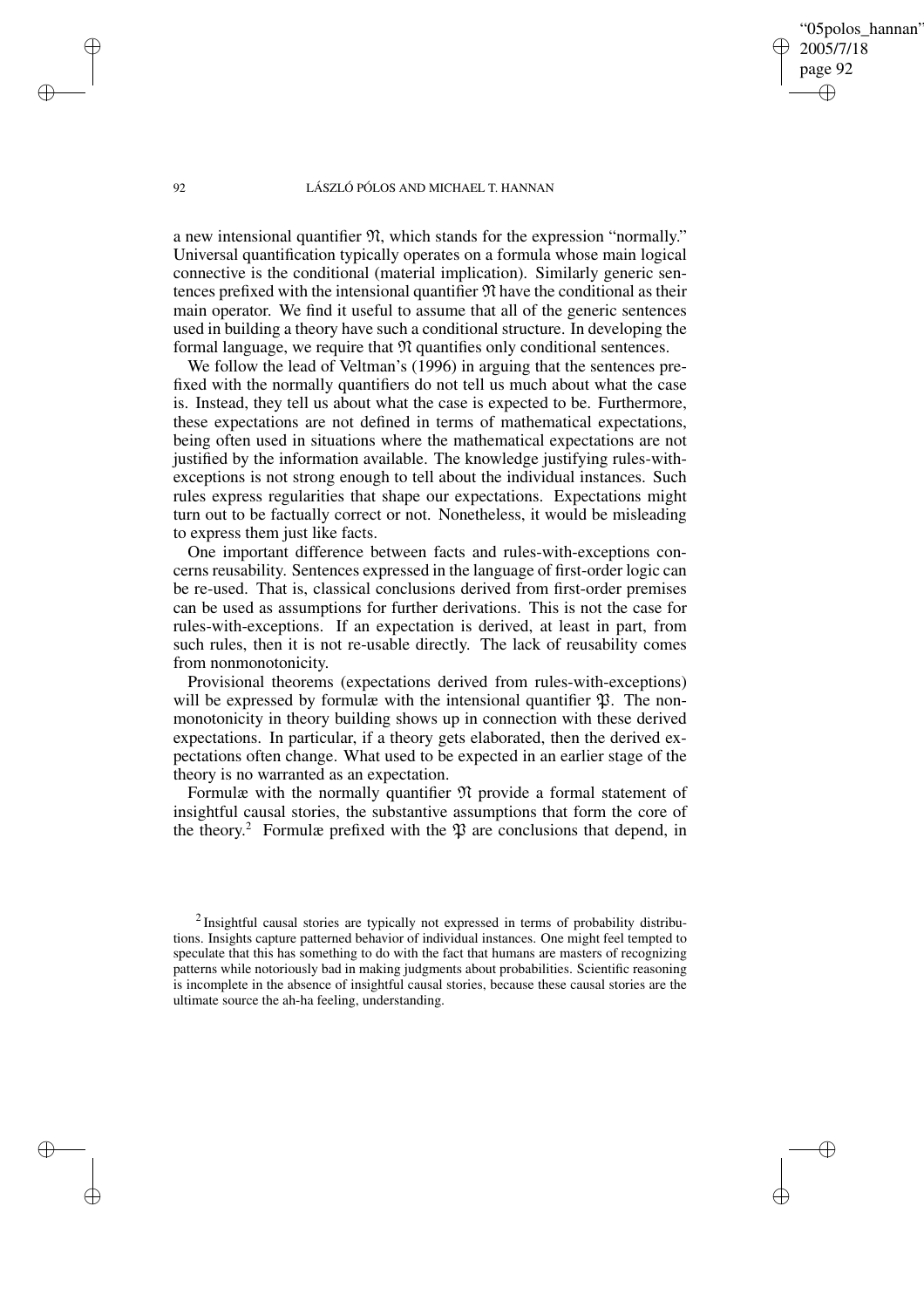✐

✐

✐

✐

part, on the causal stories.<sup>3</sup> These conclusions are ephemeral, and they do not belong to the core of theory.

To learn the implications of an argument built on rules-with-exceptions — what is presumably the case, it is often not sufficient to know only the causal stories. As Duhem (1906) pointed out, certain auxiliary assumptions are generally needed. These assumptions might take the form of some simplifying assumptions, descriptions of constraints, which make mathematical modeling possible, might carve out mathematical models, or provide the interface between the causal stories and the models. Sometimes these assumptions describe measurement instructions, operationalizations. *Auxiliary* assumptions sit halfway between the causal stories and the presumable consequences. They are persistent in an evolving theory because the desired theorems are not derivable in their absence. But the theory does not claim that they provide causal insights; in fact, they might not be true at all. For example population biologists who invoke random mating do not claim that this assumptions is an insightful description of the real world, on the contrary they might be more or less suspicious about the empirical validity of such and assumption.

In our previous efforts (Pólos and Hannan 2001, 2002) we focused on the  $\mathfrak{N}$ , and the  $\mathfrak{P}$  quantifiers. We now think that it is essential to make clear the argumentative role of the auxiliary assumptions (they belong to the persistent part of a theory but not to the core, since they are not exposed to falsification attempts) by defining a separate logical form. To display their intermediate status we introduce a third intensional quantifier: A.

There is a further logical reason to claim a specific form for the auxiliary assumptions involving the nonmonotonicity we face in theory building. In classical FoL, we can deal with auxiliary assumptions by appending them to the set of theoretical premises. In other words, we can condition the argument on these auxiliary assumptions, due to the deduction theorem:

$$
\Gamma \cup \{\phi\} \models \psi \Rightarrow \Gamma \models (\phi \rightarrow \psi).
$$

However, this derivation does not hold generally for arguments that contain rules-with-exceptions. Therefore, auxiliary assumptions cannot be treated by conditionalization. We need some other way to treat auxiliary information. We designed the quantifier  $\mathfrak A$  to play this role.

To summarize: causal stories, auxiliary assumptions, and presumptions (or provisional theorems) have a shared responsibility for nonmonotonicity.

"05polos\_hannan"

2005/7/18 page 93

✐

✐

✐

 $3$  Veltman (1996) argued that expectations are tests that may succeed or fail in a given information state but that they do not contribute to the information content of the information state. Our present follows a somewhat similar intuition.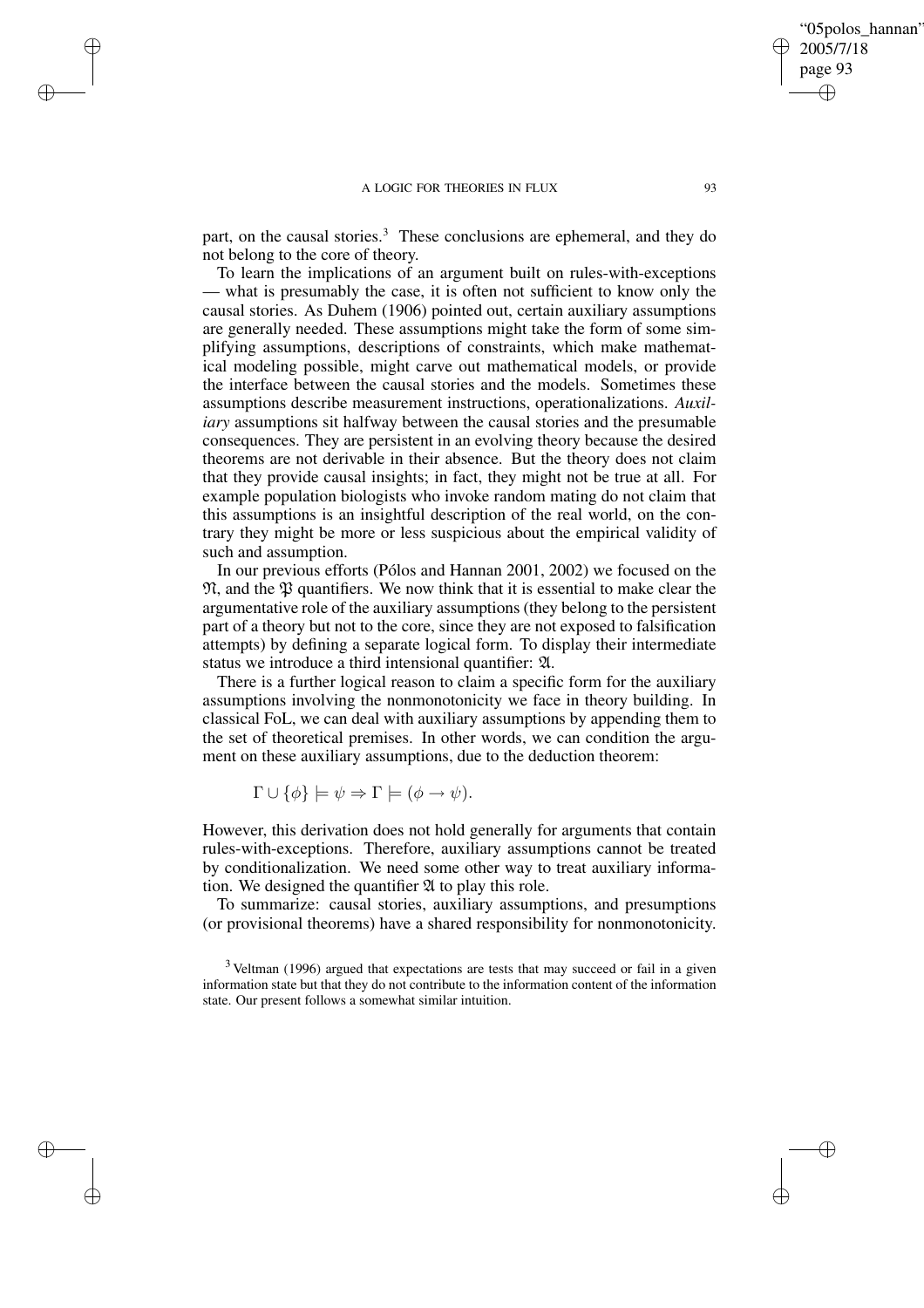'05polos\_hannan' 2005/7/18 page 94 ✐ ✐

✐

✐

94 LÁSZLÓ PÓLOS AND MICHAEL T. HANNAN

However, causal stories (as we construe them) are informationally monotonic, they remain intact as the theory expands, they keep contributing to the theory even when they are partially, or even completely overridden by more specific causal stories. These considerations set a methodological agenda. Only those generalizations should be added as causal stories to a theory for which the theorist is prepared to accept that they will remain assumptions of the theory. If there are doubts that they will be acceptable in the future stages of a theory, then they are not good enough for the status of empirical generalization.

Now we are going to define a language, starting with the language of classical FoL. Some of these definitions just recapitulate standard constructions, and we provide them only to avoid misunderstanding. To distinguish them from the definitions that introduce novel constructions we use the label "definition" only for the second ones. We add the three intensional quantifiers to express causal stories, auxiliary assumptions, and presumptions. We define two semantics for this language. First we give a possible-world semantics. Then we use this semantics to build models for theory stages, and we define the second semantics in terms of theory stages. Once this second semantics is given, we can define the logical consequence relation for this language, which completes the task of defining the nonmonotonic logic that we believe is suitable to formalize inferencing in theory construction.

## *Syntax*

The language we define, which we call the language of theory building, is an extension of the language of classical FoL. We add three operators to the language, for Normally, Presumably, and Assumedly.

## *The language of theory building*

 $\mathcal{L}_{TR}$  is a five-tuple:

 $\mathcal{L}_{TB} = \langle$ lc, con, var, term, form $\rangle$ ,

where  $\alpha$  stands for the set of logical constants:

 $\mathsf{IC} = \{(),\,|,|, \neg, \rightarrow, \forall, =, \mathfrak{N}, \mathfrak{P}, \mathfrak{A}\},\$ 

con represents the set of non-logical constants, falling into the two usual categories: predicates and individual constants,  $con = pred \cup ind$ . The set of predicates is partitioned into (potentially) infinitely many subcategories according to the number of argument slots:  $pred = \bigcup_{n \in \omega} P^n$ , where  $P^n$  is the set of *n*-argument predicates and  $\omega$  is the set of natural numbers. **var** 

✐

✐

✐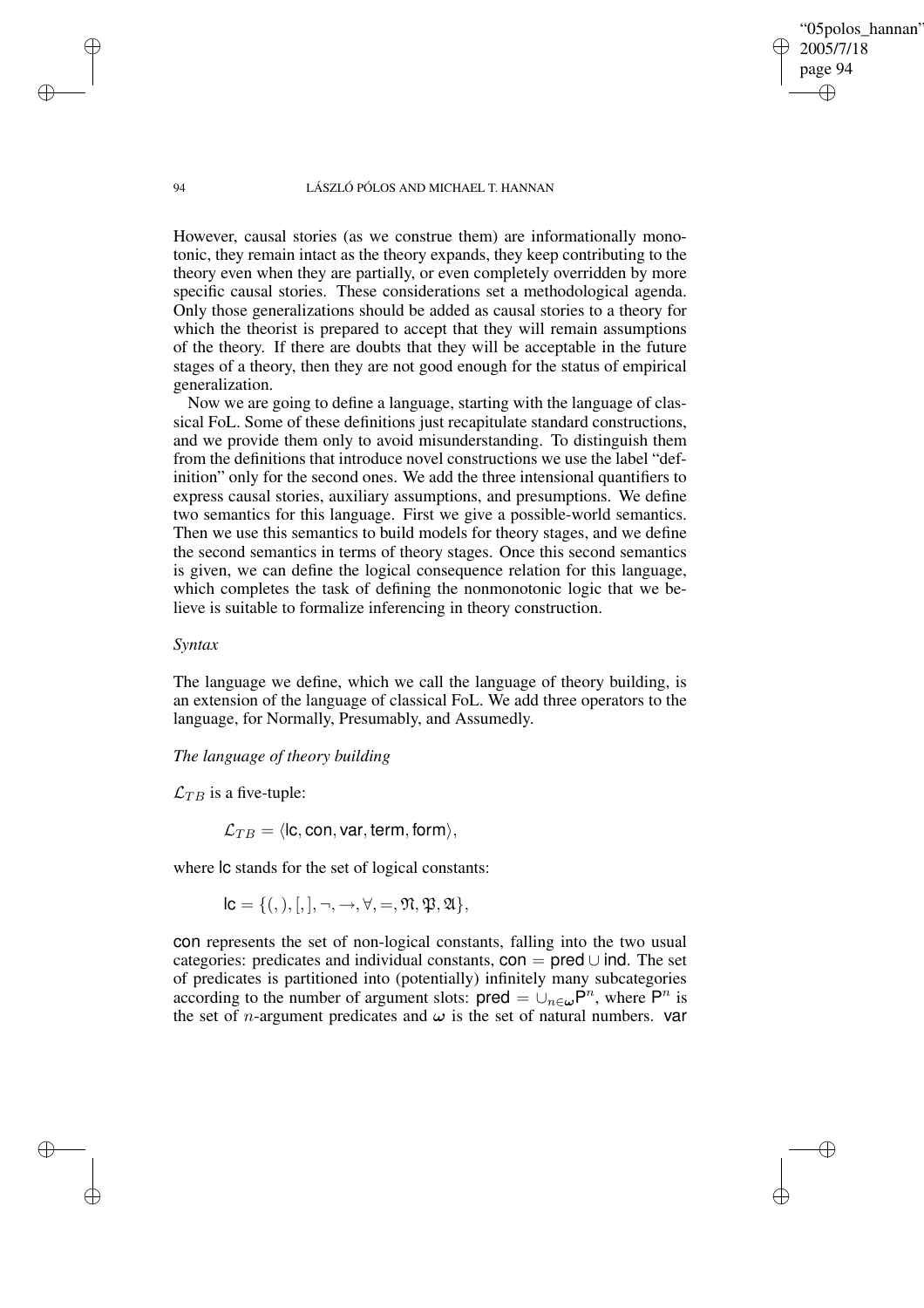is the (infinite) set of variables. term, which stands for the set of terms, is defined as the union of ind and var. We assume that all of these sets are pair-wise disjoint.

## *Well-formed formulæ*

✐

✐

✐

✐

The set of well-formed formulæ, form, is defined in the usual recursive manner. It is the smallest set that satisfies the following properties.

(1) A predicate filled up with the appropriate number of terms gives a formula. In formal terms:

if  $a_1, \ldots, a_n \in \text{term}$  and  $P \in \mathsf{P}^n$ , then  $P(a_1, \ldots, a_n) \in \text{form}$ .

- (2) The negation of a formula is a formula as well: if  $\phi \in$  form then  $\neg \phi \in$  form.
- (3) The conditional between of two formulæ is a formula: if  $\phi \in$  form and  $\psi \in$  form, then  $(\phi \to \psi) \in$  form.
- (4) A formula prefixed with a universal quantifier is a formula: if  $x \in \text{var}$  and  $\phi \in \text{form}$ , then  $\forall x[\overline{\phi}] \in \text{form}$ .
- (5) A *conditional* formula prefixed with any of the intensional quantifiers is a formula:
	- if  $\bar{x} \subset \text{var}$  and  $\phi, \psi \in \text{form}$ , then  $\mathfrak{N}\bar{x}[\phi \to \psi] \in \text{form}$ .
	- if  $\bar{x} \subset \text{var}$  and  $\phi, \psi \in \text{form}$ , then  $\mathfrak{P}\bar{x}[\phi \to \psi] \in \text{form}$ .
	- if  $\bar{x} \subset \text{var}$  and  $\phi, \psi \in \text{form}$ , then  $\mathfrak{A}\bar{x}[\phi \to \psi] \in \text{form}$ .
- (6) The identity of two terms is a formula: if  $a_1, a_2 \in \text{term}$ , then  $a_1 = a_2$ <sup> $\overline{\phantom{a}}$ </sup>  $\in$  form.

## *Semantics*

We develop the semantics for our language in several steps. First we define a declarative semantics for the classical first-order fragment and the causal stories. The semantics of the causal stories is what Carlsson (1995) suggested: the causal stories are true if and only if the corresponding regularity is present in the model. (What we need to add is a construction that models the regularities.) Then we partialize this semantics to give a somewhat more realistic account on the information available in the context of theory building. We assume that some (classical) sentences are known to be true, some known to be false, and other sentences do not belong to either group yet. Similarly some of the causal stories are known, but it is unrealistic to assume that all relevant causal stories are known. These considerations lead to a construction where all of the classical sentences, causal stories, presumptions and auxiliary assumptions are valuated in sets of possible worlds, according to a set of causal stories. Such pairs made of sets of possible worlds and regularities capture what is known (in a given situation). These objects,

"05polos\_hannan"

2005/7/18 page 95

✐

✐

✐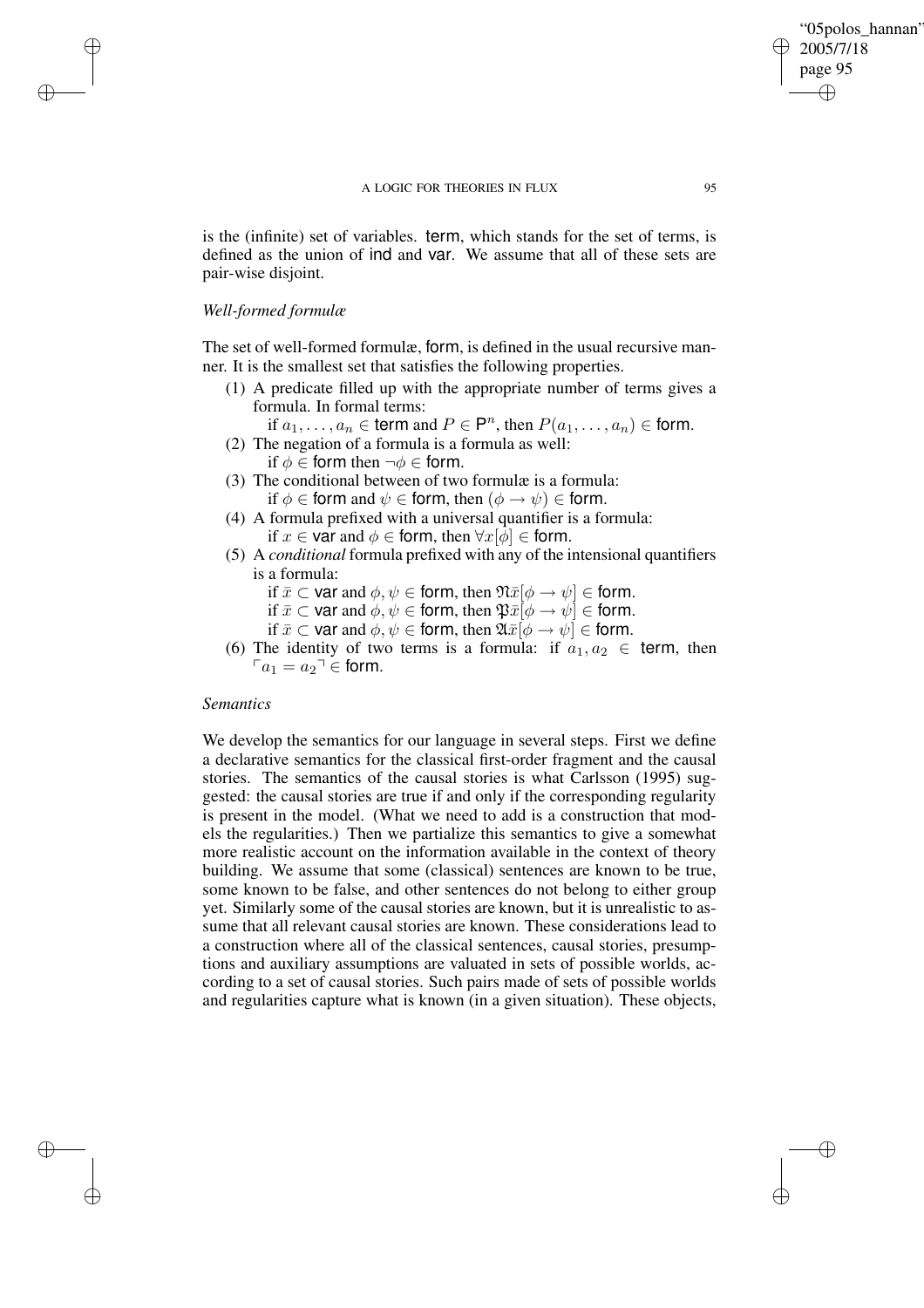*"05polos\_hannan" 2005/7/18 page 96* ✐ ✐

✐

✐

#### 96 LÁSZLÓ PÓLOS AND MICHAEL T. HANNAN

which we call scenarios, resemble the information states that play such a central role in the tradition of dynamic semantics developed by Kamp, Heim, Groenendijk, Stokhof, Veltman, and others. In this setup, classical sentences may have any of the classical truth-values or the value "unknown," while all non-classical sentences are either true or false.

Next we describe how theory stages define scenarios. This description resembles to the definition of update conditions for different types of sentences, except that our description is order-invariant. The dynamic semantics of the Amsterdam school was designed to represent sentences in a discourse; and the order of the sentences in a discourse obviously affects their meaning. So the order in which premises enter information states matters in these dynamic logics. However, we do not think that the order of the premises matter in our rendering of theory building. So our scenarios differ from information states in that they do not attend to the order of entry of premises.

*Notation Let*  $U \neq \emptyset$  *denote the universe of discourse,* w *denote the set of possible worlds,* v *denote the set of all valuation functions, and* P *denote the powerset operation.*

The most convenient way to characterize an interpretation is to give the interpretation function.

## *Interpretation function*

The interpretation function  $\rho$ , defined on the set of non-logical constants (con), satisfies the following conditions:

- (1) for all  $a \in \text{ind}$ , it is the case that  $\rho(a) \in U$ ;
- (2) for all  $P \in \mathsf{P}^n$ ,  $\rho(P) : \mathsf{w} \to \mathcal{P}(U^n)$ .

It is clear that we need a formal representation of a regularity (or causal story). We argue that regularities should be represented as pairs of (open) formula intensions. We define the set of potential regularities, r, in two steps as follows.

First we deal with bare regularities, that is with regularities that do not embed other regularities.

*Definition 1*: (Set of bare regularities) *The set of bare regularities (*br*) is the set of ordered pairs of open formula intensions, i.e., pairs of mappings of possible worlds to variable valuations. The intuition behind this definition is that (1) regularities have a (sometimes implicit) if–then structure and both the "if" and the "then" parts are expressible with open formulæ, and (2) it is sufficient to know of these open formulæ which valuations of the variables*

✐

✐

✐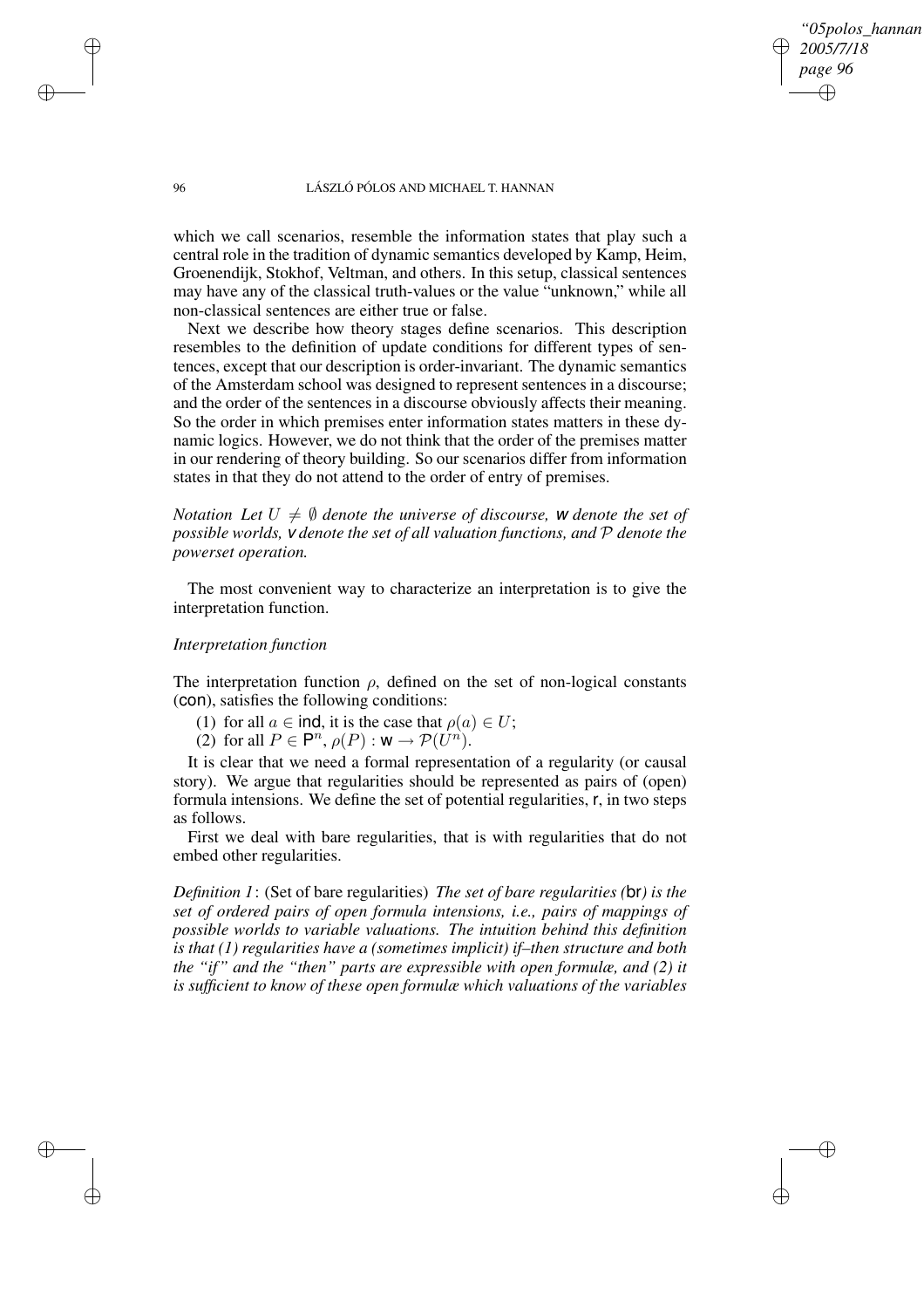*make them true in which possible worlds. So let* br *defined as follows:*

br =  ${f | f : w \rightarrow P(v)}^2$ .

If we want a general definition of the set of regularities, we have to allow that regularities may embed other regularities. This possibility, in turn, means that the antecedent and the consequent parts of these complex regularities have somewhat more intricate notion of intensions. Possible worlds and variable valuations are not sufficient to tell whether the antecedent or the consequent is true or false. One must take into account the set of more primitive regularities too. To capture this intuition we offer an inductive definition of the set of regularities, where the induction operates on the levels of embedding.  $(r_1, t_1)$  the first level of regularities is basically the set of bare regularities, in a disguise.) To get all the regularities we take the union of all different levels of regularities.

## *Definition 2*: (Set of regularities)

•  $r_0 = \emptyset$ ;

✐

✐

✐

✐

- $\mathsf{r}_n = \{f | f : \mathsf{w} \times \mathcal{P}(\mathsf{r}_{n-1}) \to \mathcal{P}(\mathsf{v})\}^2$ ;
- $\bullet$   $\mathsf{r} = \cup_{n \in \omega} \mathsf{r}_n$ .

If interpretation is given, then we can assign truth-values to all first-order formulæ according to one valuation or another. To work out the details of truth-value assignment in the case of regularities, we proceed it two steps. First we consider possible scenarios, which we defined above as pairs consisting of a possible world and a set of regularities.

We want to make clear that the truth-value assignments in scenarios do not provide the intended semantics for our purposes. Once we know for which possible world we should evaluate our formulæ, i.e., we know what exactly is the case, we should not bother with rules-with-exceptions. In other words, if all of the facts were known, then we would not need to look at regularities. But, we assume that it is never the case that all the facts are known in the case of real theories in flux.

The second semantics applies to *theory stages,* defined as pairs of sets of possible worlds and sets of regularities. A multiplicity of possible worlds represents the gaps in our knowledge. Our knowledge is generally partial. If we are working from a dependable body of knowledge, then we might be able to exclude certain possible worlds. But, if several worlds are still possible on the basis of our knowledge, then it makes sense to make use of weaker knowledge about regularities. If we do not know whether  $\phi$  or  $\neg \phi$  is the case in the real world, then we might sensibly base our scientific

'05polos\_hannan'

2005/7/18 page 97

✐

✐

✐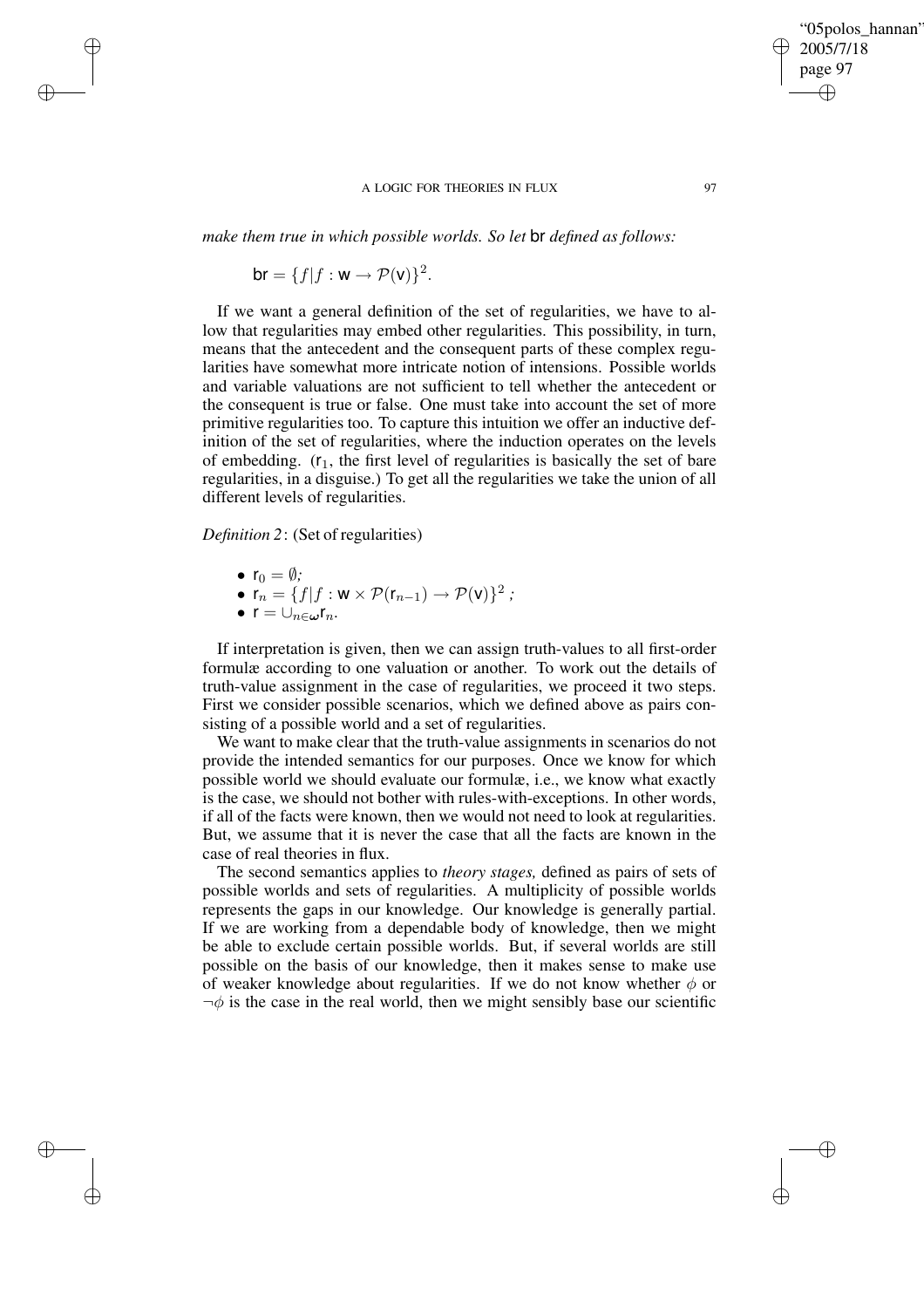✐

✐

### 98 LÁSZLÓ PÓLOS AND MICHAEL T. HANNAN

predictions on default considerations, on regularities telling whether  $\phi$  or  $\neg \phi$ is *normally* the case.

A possible scenario is given by  $\sigma = \langle w, r' \rangle$ , where w is a possible world i.e.,  $w \in W$  and r' is a set of regularities, r'  $\subseteq$  r. The truth-value of the formula  $\phi \rightarrow \psi$  in this scenario according to the valuation v is denoted by  $\|\phi\rightarrow\psi\|_{v}^{\sigma}.$ 

The definition of truth-values in scenarios (according to valuations) follows the recursive definition of formulæ. We define truth-values and openformula intensions in parallel.

## *Truth definitions in scenarios*

Let  $\sigma$  be a scenario and v a valuation.

- (1)  $||a||_v^{\sigma} = (\rho \cup v)(a)$  (If a is an individual constant, then it is interpreted by  $\rho$ ; if it is a variable, then it is valuated by v.) It is easy to see that the intensions of terms are independent of the possible worlds and the set of regularities.
- (2)  $||P||_v^{\sigma} = \rho(\overline{P})(w)$  (If P is a predicate, then it is interpreted by  $\rho$ ; this is its intension. However, the extension of the predicate might differ among possible worlds. No dependence on the set of regularities or on valuations.
- (3)  $\|a = b\|_v^{\sigma} = 1$  if  $\|a\|_v^{\sigma} = \|b\|_v^{\sigma}$ , and  $\|a = b\|_v^{\sigma} = 0$  otherwise. Identity statements depend only on the denotation of the terms; they are independent of possible worlds and sets of regularities.
- (4)  $\|P(\tilde{a}_1,\ldots,a_n)\|_v^\sigma=1$  if  $\langle \|a_1\|_v^\sigma,\ldots,\|a_n\|_v^\sigma\rangle\in \|P\|_v^\sigma,$  and
- $||P(a_1, \ldots, a_n)||_v^{\sigma} = 0$  otherwise.
- (5)  $\|\neg \phi\|_{v}^{\sigma} = 1$  iff  $\|\phi\|_{v}^{\sigma} = 0$ .
- (6)  $\|\phi \rightarrow \psi\|_{v}^{\sigma} = 0$  if  $\|\phi\|_{v}^{\sigma} = 1$  and  $\|\psi\|_{v}^{\sigma} = 0$ ; and  $\|\phi \rightarrow \psi\|_{v}^{\sigma} = 1$ otherwise.
- (7)  $\|\forall x[\phi]\|_v^{\sigma} = 0$  if there is an  $a \in U$ , such that  $\|\phi\|_{v[x:a]}^{\sigma} = 0$ ; and  $\|\phi\|_{v[x:a]}^{\sigma} = 1$  otherwise.
- (8)  $\|\phi\| : \mathbf{w} \times \mathcal{P}(\mathbf{r}) \to \mathcal{P}(\mathbf{v})$  such that  $v \in \|\phi\| (w, \mathbf{r}')$  if and only if  $\|\phi\|_{v}^{\langle w,\mathsf{r}'\rangle}=1.$
- (9)  $\|\mathfrak{N}\bar{x}[\phi \rightarrow \psi]\|_v^{\langle w, r'\rangle} = 1$  if  $\langle \|\phi\|_{v}^{\langle w, r'\rangle}$  $\langle w, {\bf r}' \rangle, \|\psi\|_{v|\bar{x}}^{\langle w, {\bf r}' \rangle}$  $\langle w,\mathsf{r}' \rangle \rangle \in \mathsf{r}';$  and  $\|\mathfrak{N}\bar{x}[\phi \to \psi]\|_v^{\langle w, \mathsf{r}'\rangle} = 0$  otherwise.

We do not define the truth-values of formulæ prefixed with the  $\mathfrak P$  or  $\mathfrak A$ quantifiers in scenarios. It only makes sense to define them in theory stages. In scenarios, where the truth-value of any (first-order) formulæ is "known," presumptions are useless, and at best, misleading, as we noted above.

Now we move on to define theory stages and a semantics for all our formulae in theory stages.

✐

✐

✐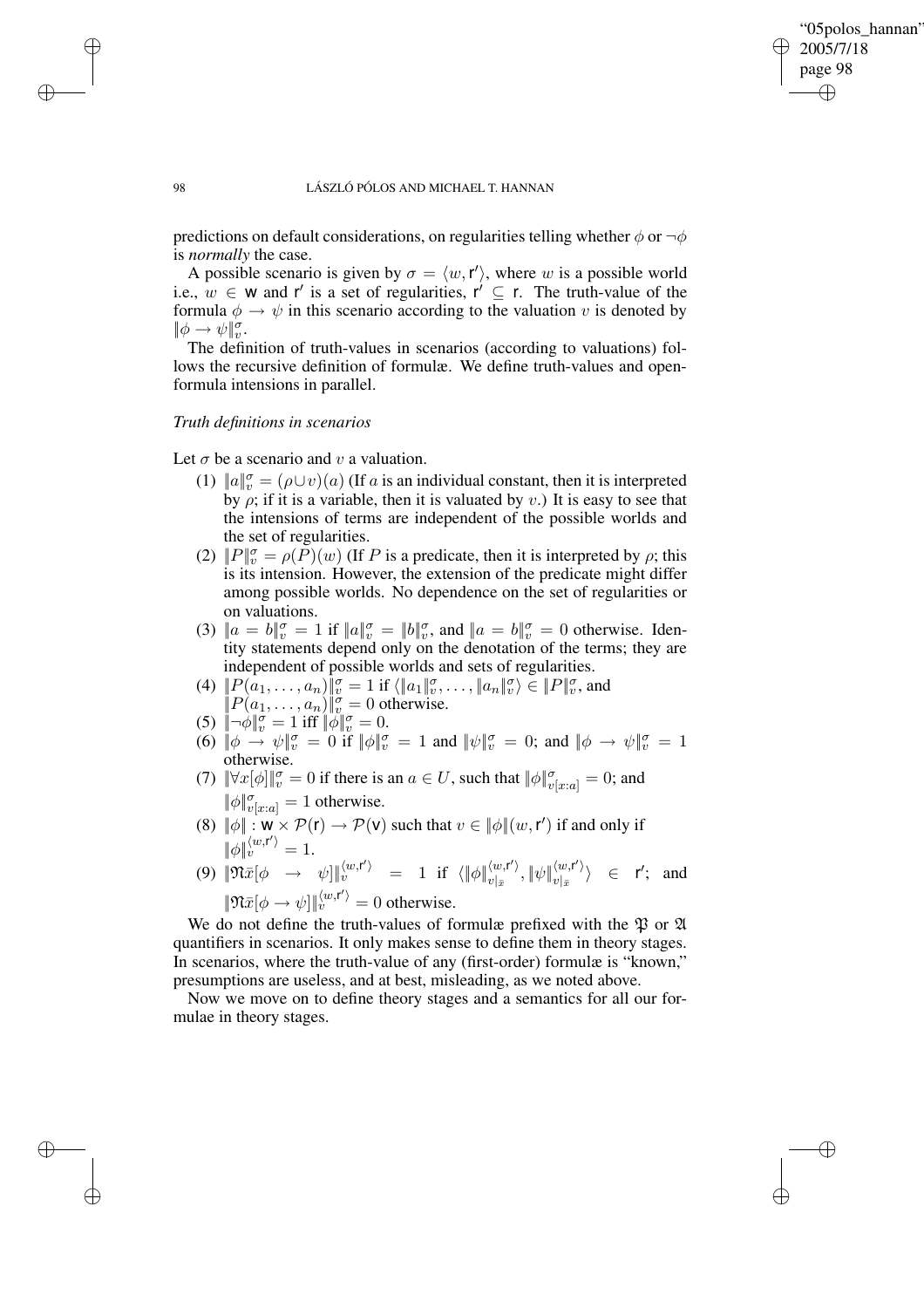✐

✐

✐

✐

Preparation for the Theory-Stage Semantics. A theory stage is a formal rendering of the incomplete information provided by a theory in flux. There are two sources of partiality. The first involves gaps in factual knowledge. It might be the case that some facts, expressible as first-order formulæ, are known to hold, that other formulæ are known not to hold, and some are neither known to hold nor to not hold. This being the case, a theory stage has to provide a partial semantics, a semantics that makes some classical first-order formulæ true, some others false, and allows a truth-value gap for the rest.

In terms of a possible worlds, knowing the truth-values of all classical formulæ means knowing exactly which of the possible worlds is the actual one. Knowing only some of the truth-values of the non-tautological sentences means knowing only that a subset of the set of possible worlds includes the actual world, but not knowing exactly which of the candidates is the actual world.

Due to this motivation, it appears to be natural that one component of a theory stage is a set of worlds that are still possible (possible given the state of knowledge at the stage of the theory). An expansion of a theory (development of a new stage) might eliminate some of the worlds that were still possible in the previous state. No theory expansion will bring back any of the already-eliminated possible worlds. But, there can be theory extensions that leave the set of still-possible worlds intact. These are the ones that operate on the second source of partiality.

The second source of partiality is related to the first. Although an empirical theory cannot provide complete information about the facts, it might still be capable of providing regularities, which can be used to fill some of the gaps in knowledge. But, as it happens, the set of regularities that a stage of a theory can provide might also be incomplete. In case of theories in flux, this information is indeed incomplete. Observations and thought experiments typically bring some regularities in sight but fail to provide all that are needed. Therefore a theory stage will be equipped a subset of regularities and will support a set of causal stories. Theory extensions sometimes take the form of incorporating some new regularity. Here again theory extensions do not eliminate established regularities, but they occasionally add new ones.

This picture suggests that the process of theory building is monotonic: information is added but never withdrawn. Whatever belongs to a theory stage is persistent, it belong to all extensions of that stage. Instead of being withdrawn, regularities might be partially — or even completely — overridden by some more-specific regularity.

We conclude these considerations with definitions of a theory in flux and of a theory stage.

*"05polos\_hannan"*

*2005/7/18 page 99*

✐

✐

✐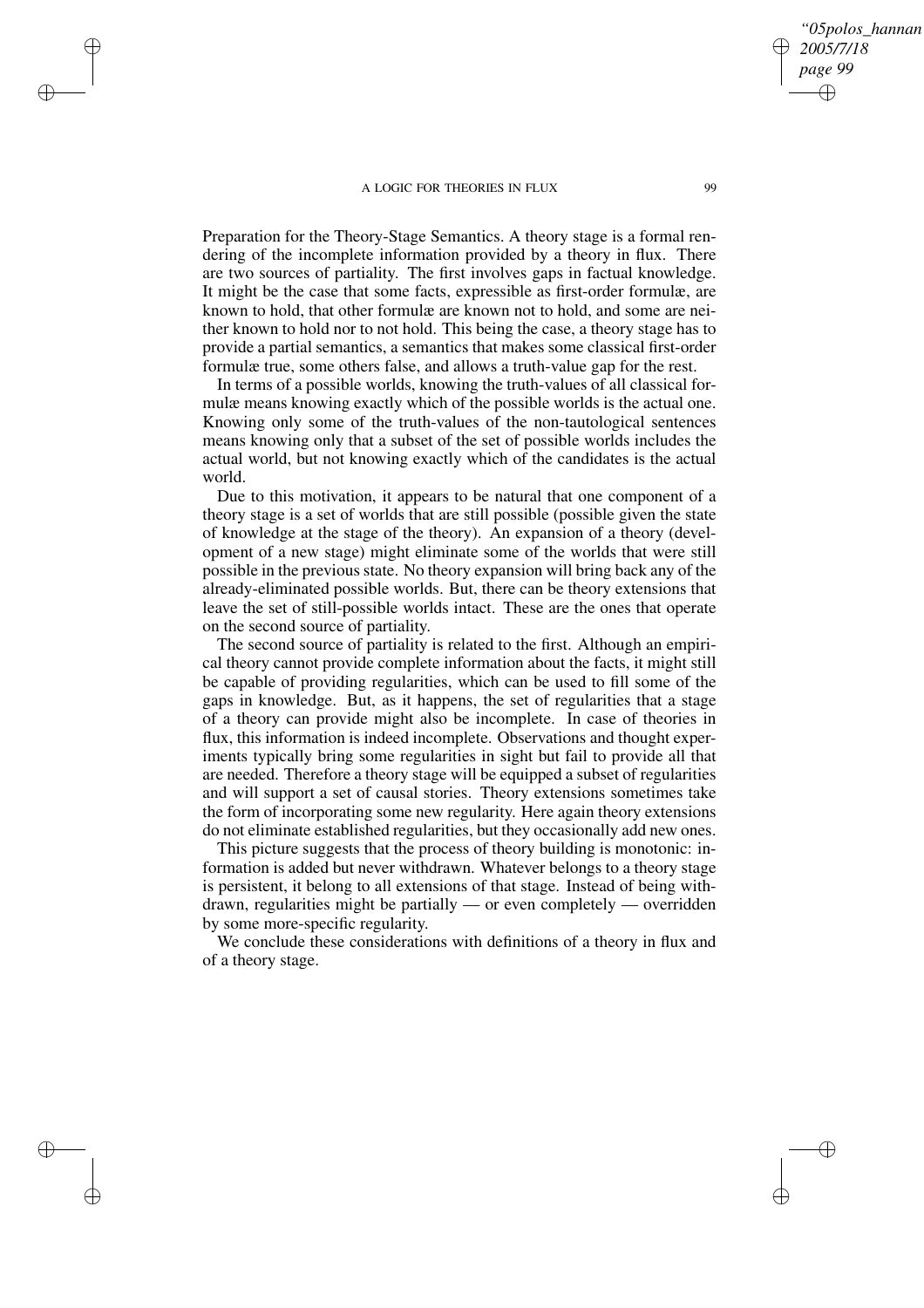*"05polos\_hannan" 2005/7/18 page 100* ✐ ✐

✐

✐

#### 100 LÁSZLÓ PÓLOS AND MICHAEL T. HANNAN

*Definition* 3: (Theory in flux) *Let*  $\pi_f$  *be a set of facts (premises expressed as sentences of LoFoL), and*  $\pi_n$  *be a set of formulae expressing rules-withexceptions, i.e., formulæ prefixed by the* N *intensional quantifiers. We refer to the*  $\langle \pi_f, \pi_n \rangle$  *pair as a theory in flux.* 

*Definition* 4: (Theory stage) *The pair*  $\langle W', r' \rangle$  *is a theory stage if* 

- $(1)$  **w'**  $\subseteq$  **w**, **r'**  $\subseteq$  **r**, *and*
- (2) *if*  $\langle a, b \rangle \in \mathsf{r}'$  *and*  $\langle c, b \rangle \in \mathsf{r}'$ *, then*  $\langle d, b \rangle \in \mathsf{r}'$ *, where*

 $d: \mathbf{W} \times \mathcal{P}(\mathbf{r}) \to \mathcal{P}(\mathbf{V}),$  and  $v \in d(w, \mathbf{r}') \leftrightarrow v \in a(w, \mathbf{r}') \lor v \in c(w, \mathbf{r}').$ 

Because causal stories lack rich, "fully compositional" semantics, we leave it to the semantics of the formulæ prefixed with  $\mathfrak P$  and  $\mathfrak A$  to characterize the basic intuitions about how we make inferences from rules with exceptions. Intuitively  $\mathfrak{P}[\phi \to \psi]$  is true in a theory stage if one can construct a tentative, but convincing, argument based on the established facts and the available set of regularities, and at least one of such tentative arguments is more specific than all the (tentative) counter-arguments. Tentative arguments are going to be represented by chains of regularities. Regularities in these chains are semantic representations of rules (strict rules, rules-with-exceptions, definitions, and meta-considerations). The semantic rendering of a theory in flux represents rules in the form of pairs of formula intensions, the first component of which is the intension of the antecedent, and the second component is the consequent.

We have to define the proper construction of the chain: which regularity can follow which other regularity in the chain. As a preparatory step, we need a transitive and reflexive relation on the set of formula intensions that captures the notion of *degree of specificity.* The specificity ordering of a pair of regularities can be characterized as follows. In all still-possible worlds (given a theory stage) the intension of the antecedent of one regularity is smaller than or equal to the intension of the antecedent of the other regularity.

*Definition* 5: (The specificity relation for formula intensions) *Let*  $w' \subseteq w$ ,  $f' \subseteq f$ *, and let a and b each be elements of*  $\{x|x : w \times P(r) \to v\}$ *. a is more* specific than b,  $(a \sqsubseteq_{w',r'} b)$ , iff for all  $w \in w'$  it holds that  $a(w, r') \subseteq$  $b(w, r').$ 

With this relation in hand, we can define regularity chains. Each component in the chain is a regularity; hence it is given by a pair of open-formula intensions. We use the following notation in referring to the subcomponents of an element in a chain. Let  $\rho_i^1$  denote the first element (antecedent) in the pair of intensions that compose the regularity that sits in the ith position in

✐

✐

✐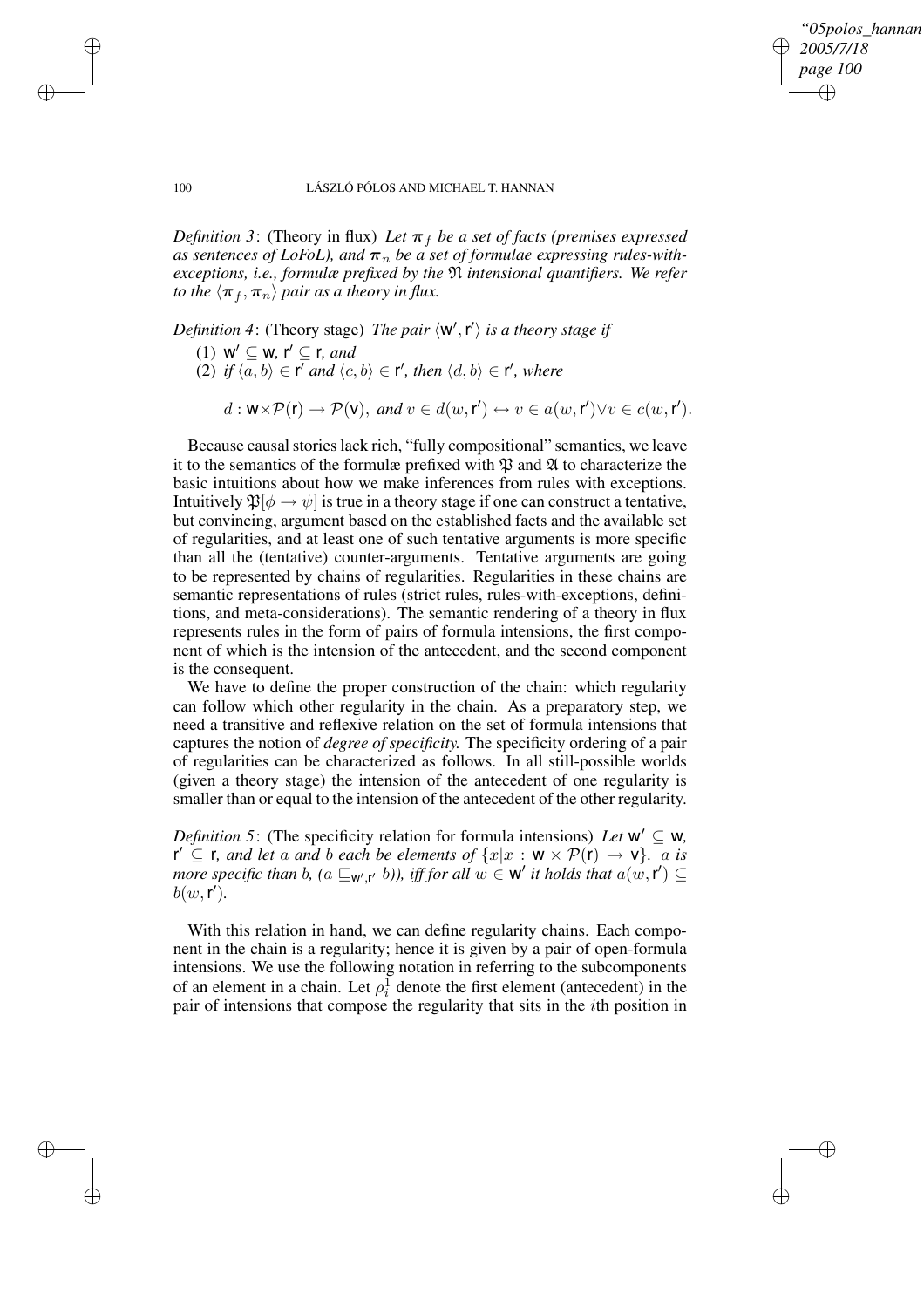✐

*"05polos\_hannan"*

*2005/7/18 page 101*

✐

✐

the chain,  $\rho_i^2$  denote the second element in that regularity (the consequent) in the link.

*Definition* 6: (Regularity chain) *Let*  $\langle w', r' \rangle$  *be a theory stage.*  $(w' \subseteq w$  *and*  $f' \subseteq f$ .) A sequence  $\langle \rho_0, \rho_1, \ldots, \rho_k \rangle$  is a *k*-step  $\phi \to \psi$  positive regularity *chain* (or alternatively a k-step  $\phi \rightarrow \neg \psi$  *negative regularity chain*)  $\langle w', r' \rangle$ *if:*

(1)  $\rho_0^1 \sqsubseteq_{\langle \mathsf{w}', \mathsf{r}' \rangle} \rho_0^2$ (2)  $\rho_0^1 = ||\phi||$  and  $\rho_k^2 = ||\psi||$ ; (3)  $\forall i [1 \leq i \leq k \rightarrow \rho_i \in \mathsf{r}^i]$ ; (4)  $\forall i[1 \lt i \leq k \rightarrow \rho_{i-1}^2 \sqsubseteq_{\langle \mathbf{w}', \mathbf{r}' \rangle} \rho_i^1]^4.$ 

 $\rightarrow$ 

 $\rightarrow$ 

✐

✐

*We* call  $\rho_1 = \langle \rho_1^1, \rho_1^2 \rangle$  the initial link in the regularity chain.

*Definition* 7: (Specificity ordering of the regularity chains) Let  $\langle w', r' \rangle$  be a *theory stage. The regularity chain*  $\langle \rho_1, \ldots, \rho_k \rangle$  *(in*  $\langle \mathbf{w}', \mathbf{r}' \rangle$ ) *is* more specific *than the regularity chain*  $\langle \rho'_1, \ldots, \rho'_l \rangle$  *(also in*  $\langle W', r' \rangle$ ) *if*  $\rho_i^1 \sqsubseteq_{\langle W', r' \rangle} \rho'_j^1$  *and*  $\rho_j^{'1} \not\sqsubset \langle w', r' \rangle \rho_i^1$ , or if  $\langle \rho_0, \rho_1, \ldots, \rho_k \rangle$  has no initial element.

According to this definition only the antecedent of the initial step in the chain determines the specificity of the chain. Figure 1 shows the motivation for this choice. (The ellipses in Figure 1 indicate the relationships between formula intensions.) It illustrates that, even when we deliberately try to construct a case where the specificity order on the first link of the rule chains works opposite to that the second link, the first of these picks out the more specific argument.

Now we can give the semantics for the formulae prefixed with the intensional quantifiers  $\mathfrak{P}$ , and  $\mathfrak{A}$ .

*Definition 8*: (Semantics of presumptions and auxiliary assumptions)

- $\|\mathfrak{P}\bar{x}[\phi \to \psi]\|_v^{\langle \mathsf{w}',\mathsf{r}'\rangle} = 1$  if:
	- (1) *there exists a positive, one element*  $\phi \rightarrow \psi$  *regularity chain in*  $\langle w', r' \rangle$  or
	- (2) *there exist positive*  $\phi \rightarrow \psi$  *regularity chains (of length two or longer)* in  $\langle w', r' \rangle$  and if there also exist negative  $\phi \to \psi$  regu*larity chains* (*of length two or longer*) *in*  $\langle \mathsf{w}', \mathsf{r}' \rangle$ , *then at least one positive regularity chain is more specific than any negative regularity chain.*

 $4$ The intension of an open formula, depends on the order of free variables. Therefore, we would actually require that  $\langle \rho_i^1 \rangle$ ,  $\pi(\rho_i^2) \in \mathsf{r}'$  for some permutation  $\pi$ . We will ignore this technicality in the rest of the paper.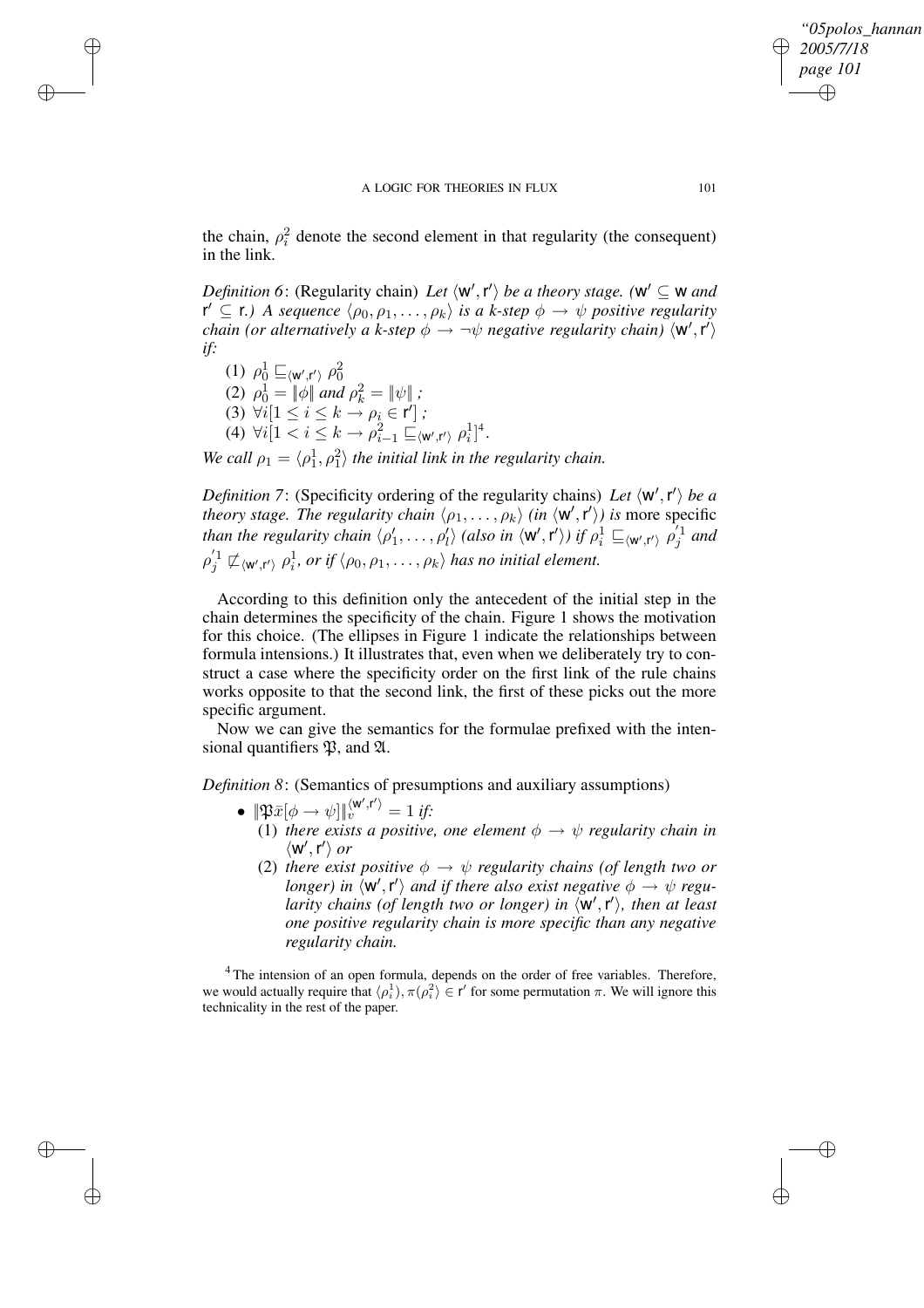✐

✐

102 LÁSZLÓ PÓLOS AND MICHAEL T. HANNAN

The specificity of the argument depends on its first premise only



Students are normally at least part time employed Adults are normally full time employed Those who are at least part time employed are normally not worried about pension Those who are full time employed are normally worried about pension John Smith is a student

John Smith is presumably not worried about pension

Figure 1. The specificity of the argument depends on its first premise only

$$
\|\mathfrak{P}\bar{x}[\phi]\|_v^{\langle \mathsf{w}',r'\rangle} = 0 \text{ otherwise.}
$$

$$
\bullet \|\mathfrak{A}\bar{x}[\phi]\|_v^{\langle \mathsf{w}',r'\rangle} = \|\mathfrak{P}\bar{x}[\phi]\|_v^{\langle \mathsf{w}',r'\rangle}.
$$

Inferencing within Theories in Flux. The inferencing we are interested in starts with premises expressed in first-order logic and in terms of rules-withexceptions and auxiliary assumptions; and conclusions that are expressed as presumptions. Now we define the semantic consequence relation as follows:

*Definition 9*: (Stages of a theory in flux) *The stage of the theory that correspond to*  $\langle \pi_f, \pi_n \rangle$  *is the pair of a set of possible worlds and a set of regularities,*  $\langle w', r' \rangle$ , *if it is a theory stage and the following conditions are met:*

(1) 
$$
\mathbf{W}' = \{ w \in \mathbf{W} | \forall \pi [\pi \in \pi_f \rightarrow \|\pi\|_v^{\langle w, \mathbf{r}' \rangle} = 1] \}.
$$

(2) 
$$
\forall \pi [\pi \in \pi_n \to \|\pi\|_v^{\langle w, \mathbf{r}' \rangle} = 1]\},
$$

(3) If 
$$
\mathbf{r}''
$$
 satisfies 1, and 2, then  $\mathbf{r}' \subseteq \mathbf{r}''$ .

 $\rightarrow$ 

 $\rightarrow$ 

✐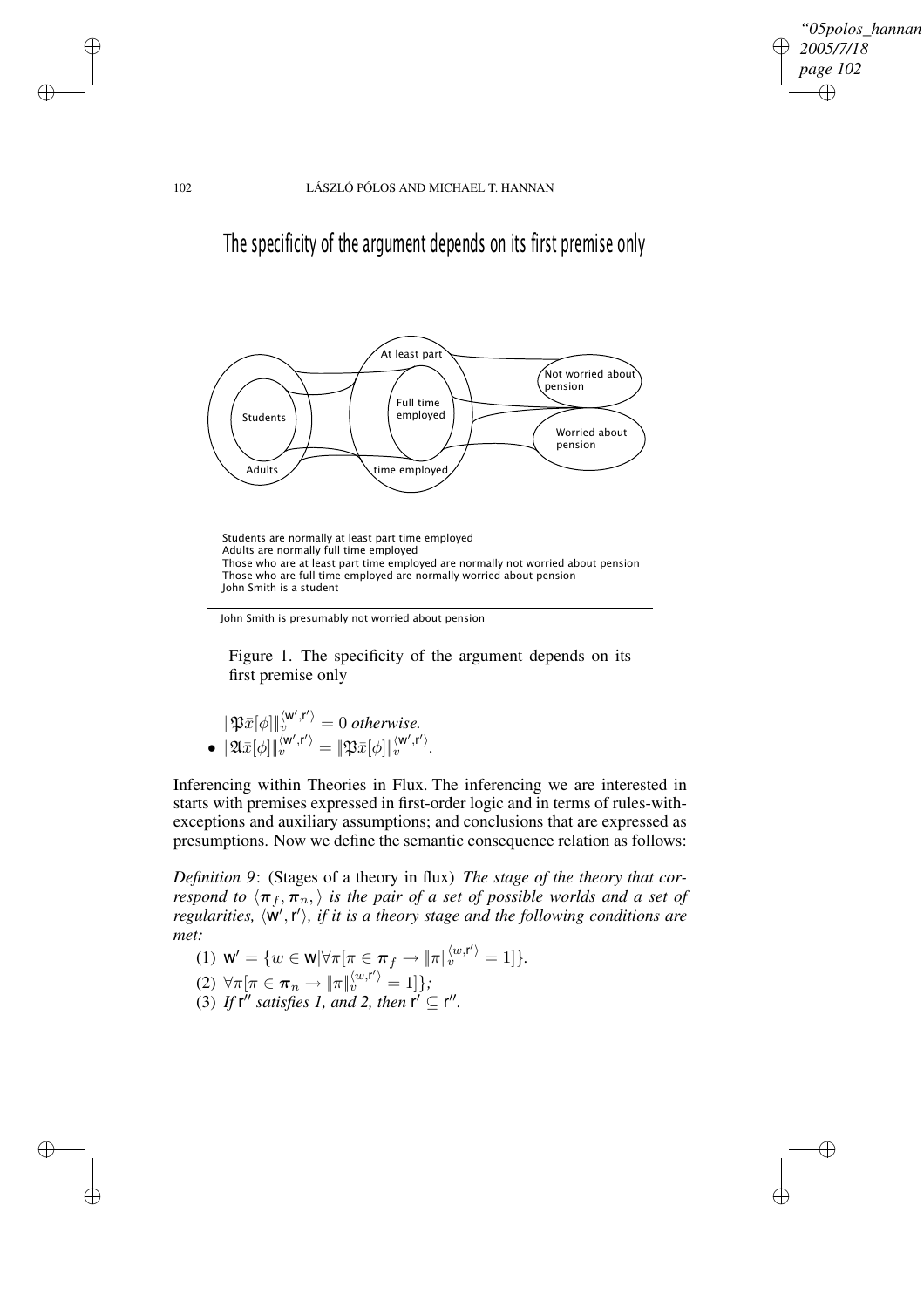The final condition guarantees that the regularity set is the smallest that the theory in flux requires. (We do not want to assume more regularities than the theory in flux requires.)

*Definition* 10: (Theory stage with auxiliary augmentations) Let  $\pi_a$  be a *set of auxiliary assumptions. The stage of the theory that corresponds to*  $\langle \pi_f, \pi_n, \pi_a \rangle$  *is*  $\langle \mathsf{w}', \mathsf{r}', \mathsf{r}'' \rangle$  *if the following conditions are met:* 

- (1)  $\langle W', r' \rangle$  *is the theory stage for*  $\langle \pi_f, \pi_n \rangle$
- (2) if  $\langle W', r' \rangle$  *is the theory stage.*
- (3)  $\mathbf{r}' \subseteq \mathbf{r}''$ , and the following conditions are met
	- $\overline{\bullet}$  *if*  $\mathfrak{A}\bar{x}[\phi \rightarrow \psi] \in \pi_a$  and  $\phi'$  is such that  $\phi' \sqsubseteq_{\langle \mathsf{w}', \mathsf{r}' \rangle} \phi$ , and  $\|\mathfrak{B}\bar{x}[\phi'\to\psi]\|_v^{\langle \mathbf{w}',\mathbf{r}'\rangle}=1$  *but in case*  $\phi'\sqsubseteq_{\langle \mathbf{w}',\mathbf{r}'\rangle}\phi''\sqsubseteq_{\langle \mathbf{w}',\mathbf{r}'\rangle}\phi$ *it* follows that  $\|\mathfrak{P}\bar{x}[\phi'' \to \psi]\|_v^{\langle \mathbf{w}', \mathbf{r}' \rangle} = 0$  then  $\|\mathfrak{N}\bar{x}[\phi \land \neg \phi' \to \phi'$  $\llbracket \psi \rrbracket \in \mathsf{r}_v^{\langle \mathsf{w}',\mathsf{r}'' \rangle }=1$ 
		- r <sup>00</sup> *is the smallest set that satisfies the conditions above.*

*Definition* 11: (Implications of theories in flux) *Let*  $\phi$  *be a formula.*  $\pi_f \cup$  $\pi_n \cup \pi_a$  *logically implies*  $\phi$  *iff the corresponding stage of the augmented theory*  $\pi_f \cup \pi_n \cup \pi_a$  *makes*  $\phi$  *true too.* 

As it obvious from Figure 2, the augmentation with very same auxiliary assumption has a different impact in different theory stages. Is makes the most specific change necessary to guarantee the truth of the auxiliary statement. These assumptions remain true with theory expansions, but their impact is not at all constant. We believe that the lack of constant impact on the model is a formal confirmation that these assumptions do not belong to the core of the theory. We offer an additional characteristic of these assumptions below that point in the same direction.

## *Falsifiability*

 $\rightarrow$ 

 $\rightarrow$ 

✐

✐

So far we only claimed informally that the auxiliary assumptions are not claims of the theory and therefore it does not make sense to take them as part of the core. Now we are in the position to bring this issue one step further and offer a formal characterization of empirical testability.

*Definition 12: Let*  $\langle \pi_f, \pi_n, \pi_a \rangle$  *be an augmented theory in flux, i.e*  $\langle \pi_f, \pi_n \rangle$ *is a theory in flux and boldsymbol* $\pi_a$  *is the set of auxiliary assumptions we augment it with. Let furthermore* Q *be one of the following quantifiers.*  $\forall$ ,  $\Re$ ,  $\Re$ . A *formula of the form*  $\Re(\phi(x)) \rightarrow \psi(x)$  *is falsifiable in*  $\langle \pi_f, \pi_n, \pi_a \rangle$   $\mathfrak{Q}x[\phi(x) \to \psi(x)]$  *is true in the corresponding theory stage* 

*"05polos\_hannan"*

*2005/7/18 page 103*

✐

✐

✐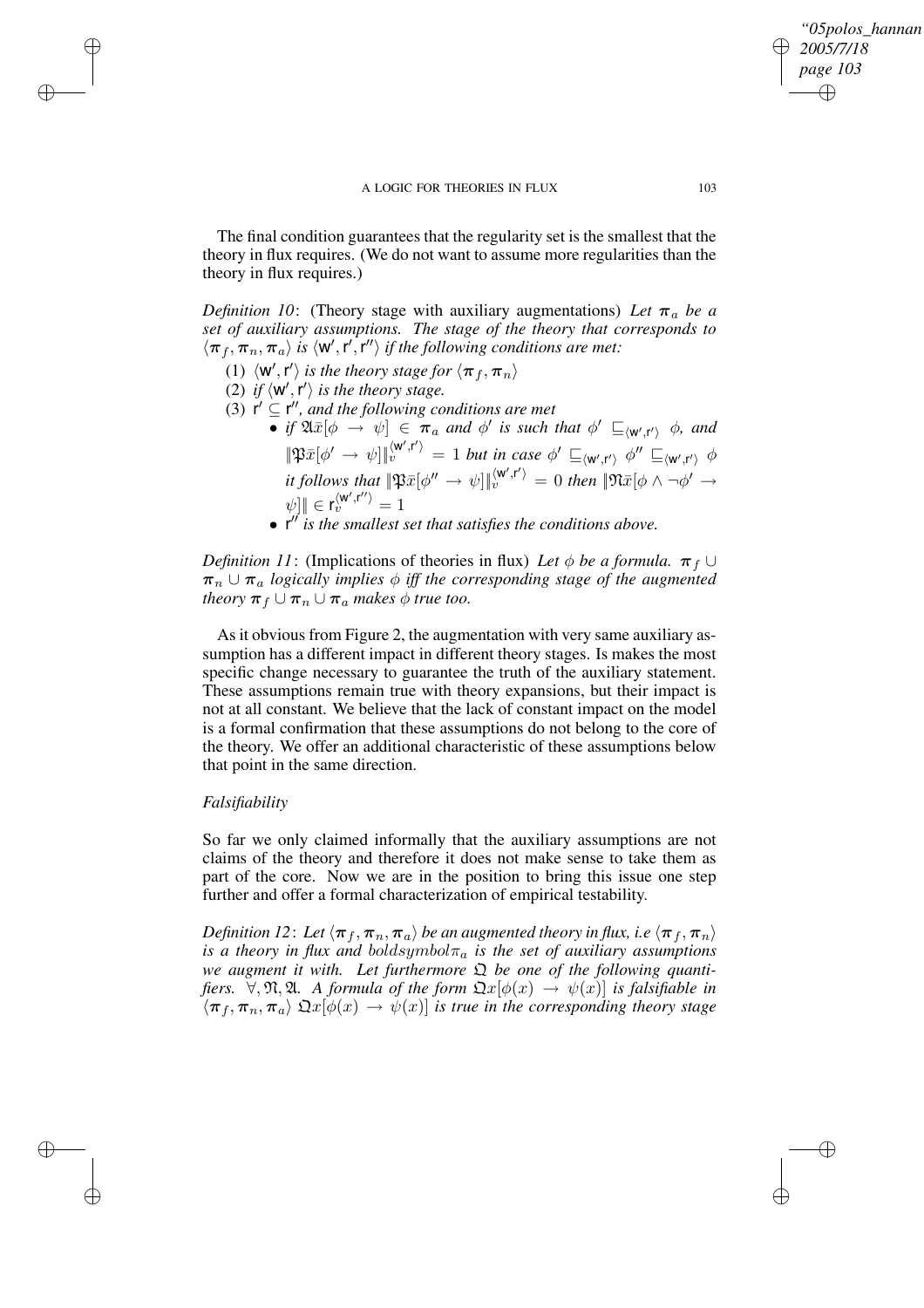

✐

✐

## 104 LÁSZLÓ PÓLOS AND MICHAEL T. HANNAN



Figure 2. The shadowed part indicates where the auxiliary assumption has an impact.

 $\langle W', r', r'' \rangle$  but there is a  $\langle W'_1, r'_1, r''_1 \rangle$  theory stage corresponding to some ex*tensions of*  $\langle \boldsymbol{\pi}_f, \boldsymbol{\pi}_n, \boldsymbol{\pi}_a \rangle$  *which makes*  $\mathfrak{P}x[\phi(x) \to \neg \psi(x)]$  *true.* 

It is easy to see that neither the universally quantified formulæ nor the auxiliary assumptions are falsifiable in a theory fragment augmented with auxiliary assumptions according to this definition. For the auxiliary assumptions it is obvious because the corresponding theory stage with augmentations include the regularity that is just specific enough to make  $\mathfrak{P}x[\phi(x) \to \psi(x)]$ true. All strict (classical first-order) arguments reduce to 0-step regularity chains in all stages of a theory. If the argument is sound in classical firstorder logic, then there is a  $\mathcal{L}_{w',r'}$  relation between the first and the last element of the chain for any  $w'$ ,  $r'$  theory stage. Such arguments are by definition more specific than any argument that appeals to regularities. As a result, first-order arguments overrule arguments based on regularities. Due to this feature of sound classical first-order arguments definitions and metaconsiderations of a theory are never falsifiable.

 $\rightarrow$ 

 $\rightarrow$ 

✐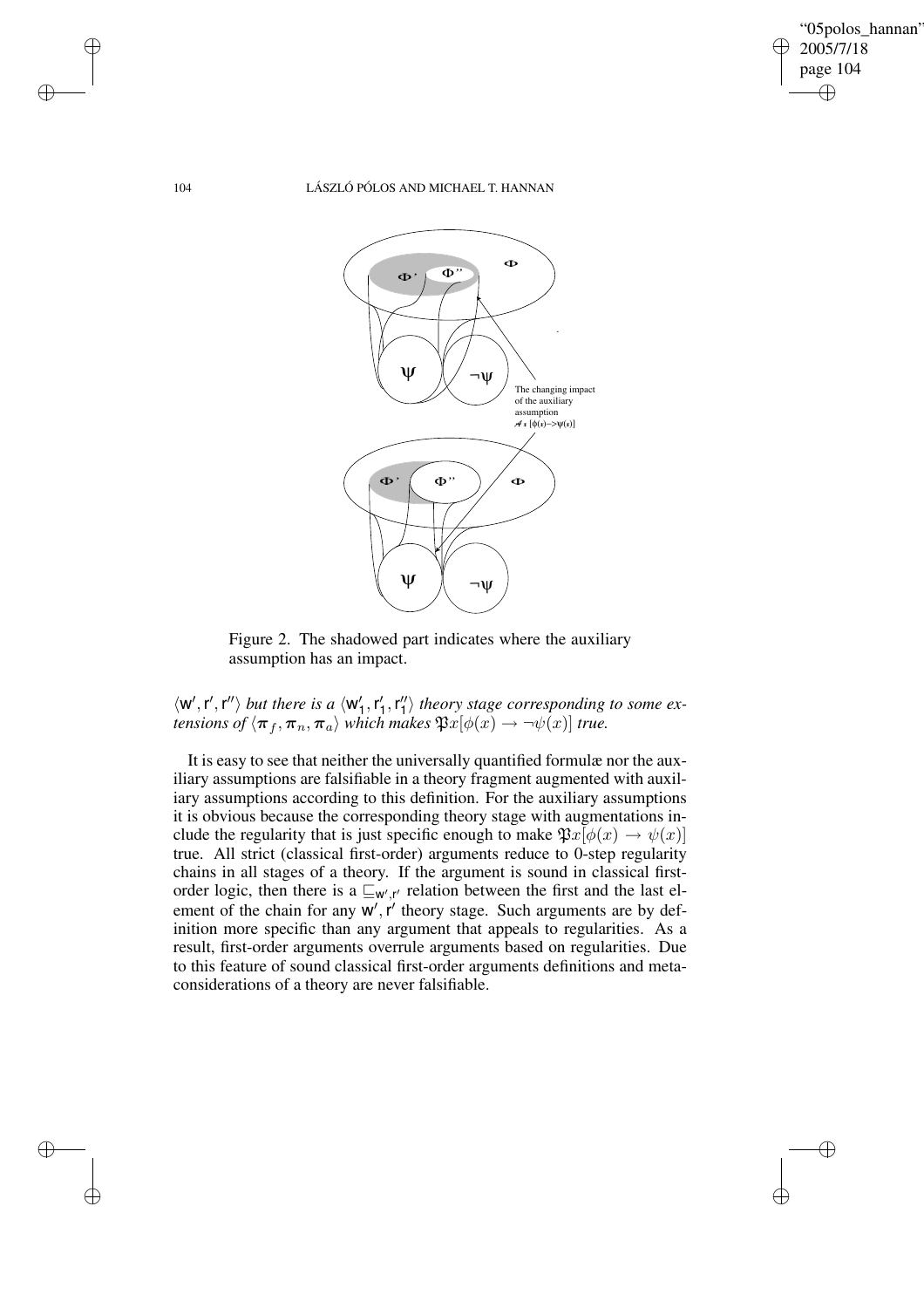Once the notion of the logical consequence relation is defined, our task of defining a logic is completed — in a way. Judging how well the logic fits our motivations requires more than establishing that all of the initial considerations are honestly implemented. It is also important that some properties of classical first-order logic that yield damagingly counter-intuitive results can no longer be reproduced in this logic. In particular, it is important to note that two classical inference rules do not hold: modus tollens and contraposition. We wanted to rule these operations out for the logic of theory building because we think that they require more dependable knowledge (about individual cases) than can be delivered by rules-with-exceptions. Insightful causal stories often expressed in a *ceteris paribus* form. Even when they are not expressed in this way, to interpret them as comparative statements made on the all-other-things-being-equal basis is the most defendable interpretation. Consider two sentences from a theory we developed with Glenn Carroll (Hannan, Pólos, and Carroll 2003b): "A more intricate organization has higher inertia" and "A more opaque organization has higher inertia."

If these sentences are formalized in the language of classical first-order logic, the pair of formal counterparts implies the conclusion "A more intricate is an organization has higher opacity." This last sentence might or might not be the case. But it appears that the implication relation does not hold among the informal (generic) sentences.

If we try to formalize these sentences in the logic of theory building, the translations look like these:

"Normally a more intricate organization has higher inertia" and "Normally a more opaque organization has higher inertia." But now the first two sentences do *not* imply: " More intricate organizations presumably have higher opacity" simply because we ruled out the contraposition operation in the new logic on the grounds that there is nothing in the set of regularities that would support such a conclusion.

## *Appendix: Theory unification*

 $\rightarrow$ 

 $\rightarrow$ 

✐

✐

In what follows we show how the logic for theory building helps theory unification. We start with three theory fragments that belong to the same scientific research program, organization ecology, and we address the very same research question: What is the relationship between the age of organizations and their hazards of mortality. Historically these theory fragments have been developed to explain the empirical findings of studies carried out in different populations of organizations. These findings were contradictory: in some populations the mortality hazard appeared to be decreasing with age (liability of newness), in other populations the mortality hazard increased with age

"05polos\_hannan"

2005/7/18 page 105

✐

✐

✐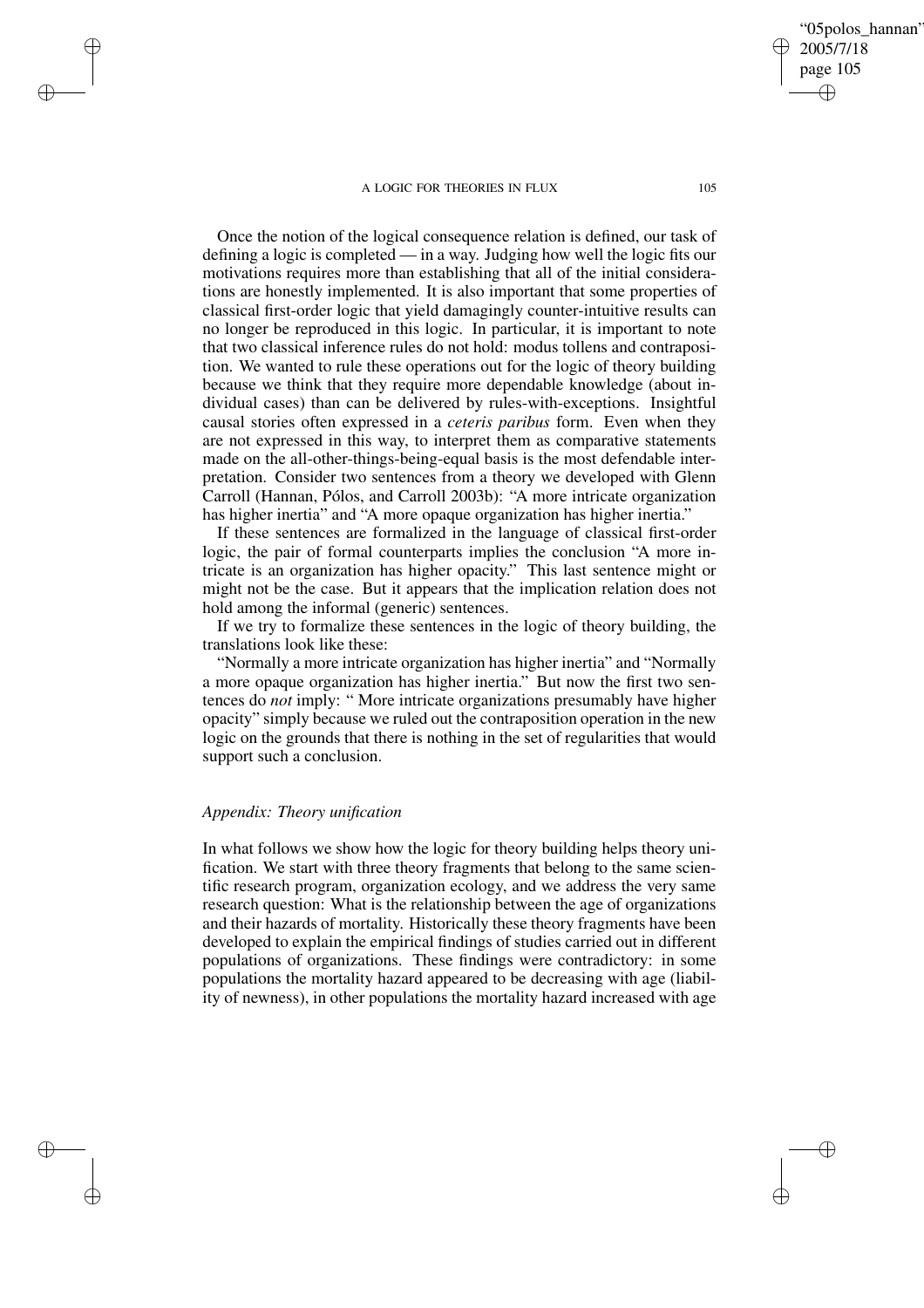*"05polos\_hannan" 2005/7/18 page 106* ✐ ✐

✐

✐

#### 106 LÁSZLÓ PÓLOS AND MICHAEL T. HANNAN

(liability of obsolescence), and there were populations where the relationship was nonmonotonic, first the mortality hazard increased to a maximum but decreased after that (liability of adolescence). The need for theory unification was imminent. Without the unification the research program was unable to provide suggestions how the age dependence of the hazard of mortality might look like in a not yet studied population of organizations. Hannan (1999) showed that a formalization of these theory fragments in classical first-order logic can be used to unify the liability of newness and the liability of adolescence, but he concluded that all three of theory fragments could not be unified. Now we show briefly that the unification is both possible and insightful if the theory fragments are formalized in the nonmonotonic logic for theory building. A more detailed unification of these and few other theory fragments can be found in Pólos and Hannan (2000, 2002).

We start with some notation. Let  $O(O, p)$  be a predicate that tells that o is member of organizational population  $p$ . Many of the assumptions and theorems in these theory fragments involve monotonicity statements. We simplify presentation of formulæ stating such relations by adopting notational shorthand. Suppose  $f$  is a function defined for organizations at time points. We usually denote such functions in the following format:  $f(o, s)$ , where  $o$  refers to an organization and  $s$  is a time point. We will often want to compare the values of these functions for different organizations (in the same population) and time points. We use the expression  $f \uparrow q$  to indicate a monotonic positive relationship between the two functions, and  $f \downarrow g$  to indicate a monotonic negative relationship<sup>5</sup>.

## *Fragment 1: Liability of newness*

We formalize the argument about age-related capabilities using the nonnegative function,  $cap(o, s)$ , that records o's level of capability at the time s. We continue to represent organization  $\overrightarrow{o}$  age at time s with the nonnegative function  $a(o, s)$ . Since the all the "normally" and the "presumably" quantifiers uniformly range over the same five variables  $o, o^7, p, s, s'$ and these variables remain implicit in the above introduced notation for monotonicity statements we use the shorthand  $\mathfrak N$  for  $\mathfrak N$ *o*, *o'*, *p*, *s*, *s'* and  $\mathfrak P$ for  $\mathfrak{P}_o, o', p, s, s'$  respectively.

*Postulate 1*: *An organization's expected level of capability increases with its age.*

 $\mathfrak{N}[a \restriction \mathrm{E}\{cap\}]^6$ .

<sup>5</sup> A more precise definition of  $f \downarrow g$  can be found in Pólos and Hannan (2002).

 $\rightarrow$ 

 $\rightarrow$ 

✐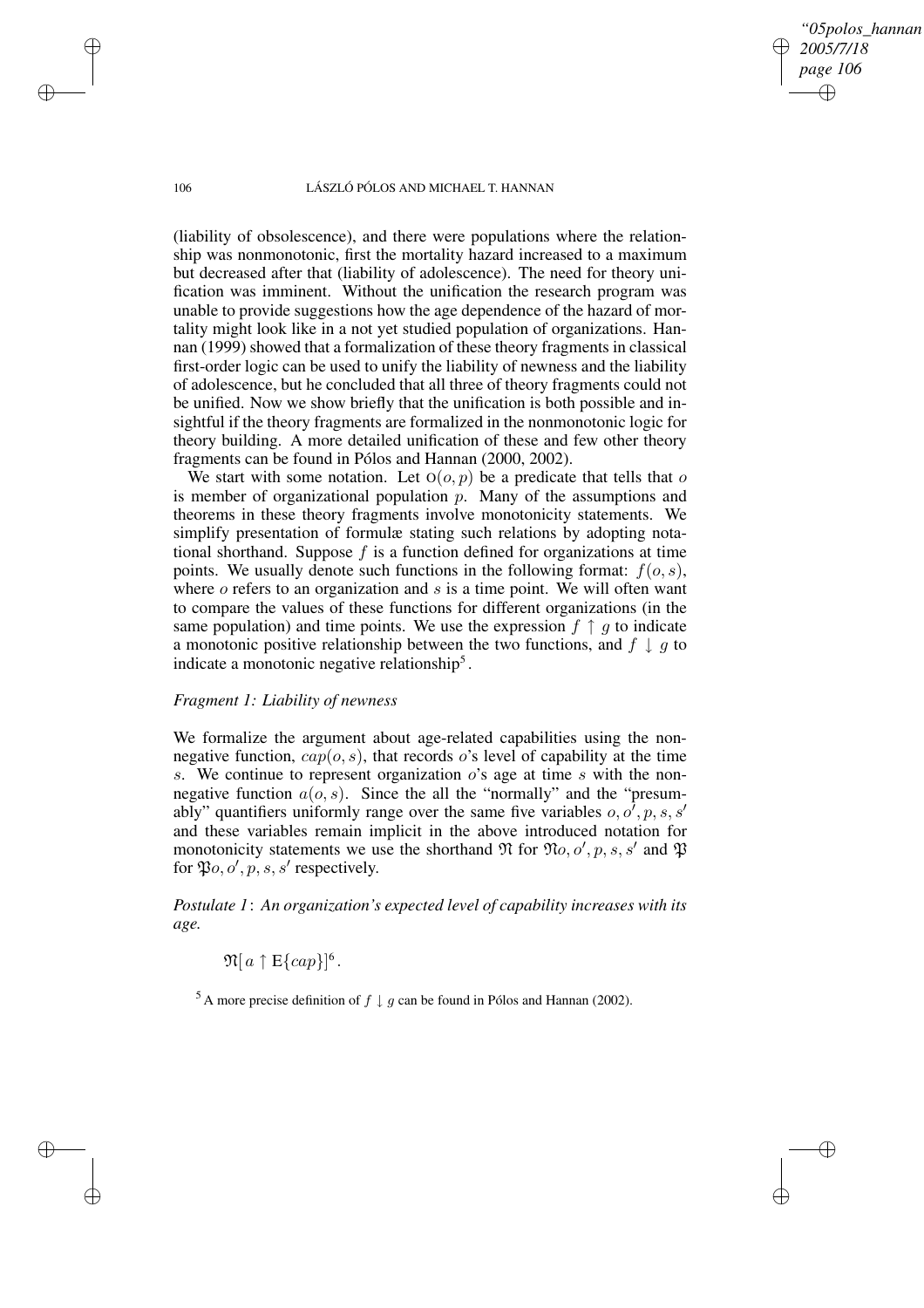*Postulate 2*: *Higher capability lowers the mortality hazard.*

 $\mathfrak{N}[\textit{cap} \downarrow \mu].$ 

 $\rightarrow$ 

 $\rightarrow$ 

✐

✐

Now we want to connect these two postulates, which form a chain except that the consequent in the first postulate is a comparison of expected levels of capability and the antecedent in the second postulate contains a comparison of the actual levels of capability. Hannan, Pólos and Carroll (2005) argue for a metarule that allows such formula to be chained. Using this metarule, we have the strong-form version of the liability of newness:

*Theorem 1*: *Mortality hazards decline monotonically with age.*

 $\mathfrak{P}[a \downarrow \mu].$ 

The ellipses in Figure 3 again feature the open-formula intensions while the shapes between them are representations of the explanatory principles that connect them.

We treat this first stage as the default theory. Its postulates will be included in every subsequent stage. Notice that, because this (provisional) theorem applies to any age interval, its scope of applicability is extremely *non-specific*. It will turn out that more specific postulates in the more developed theory fragments usually override it over at least part of the age range.

## *Fragment 2: Endowments*

The next development introduced endowments. An organization is founded with a given level of endowment if it possesses immunity after founding, at least for a time. Endowment lasts as long as this initial immunity does. Furthermore, there is a monotonic relation between the level of endowments and the strength of immunity. The higher the level of endowment the stronger the immunity. Let  $ed(o, s)$  tell the level of endowment of organization o at age s and let  $im(o, s)$  give the level of immunity.

 $6$ This formula reads as follows: It is normally the case for all pairs of organizations (in a population) at all pairs of ages that the expected level of capability at an older age exceeds that at a younger age.

*"05polos\_hannan"*

*2005/7/18 page 107*

✐

✐

✐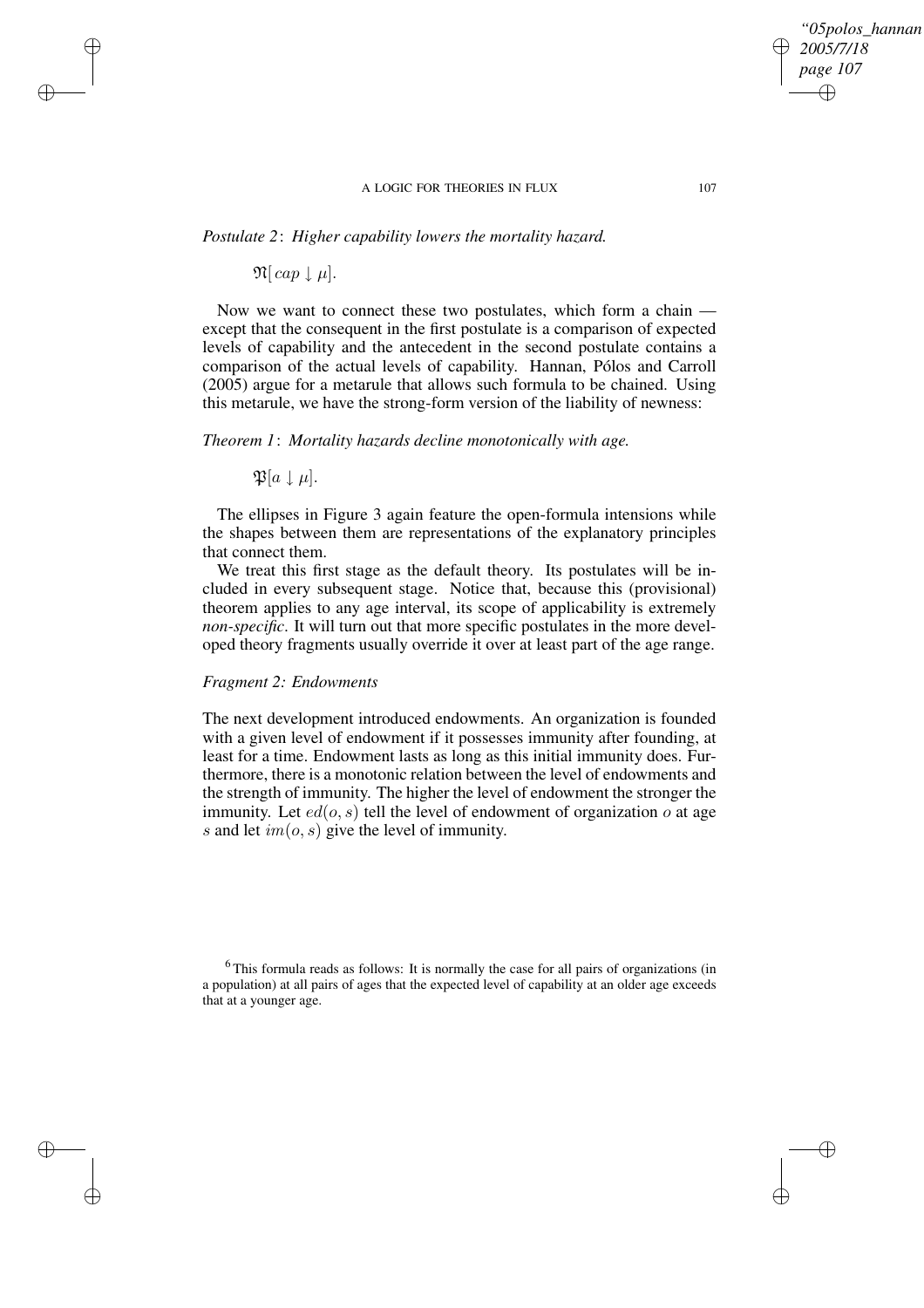

✐

✐

## 108 LÁSZLÓ PÓLOS AND MICHAEL T. HANNAN



Figure 3. The graphic representation of Theorem 1 and its derivation

*Auxiliary assumption 1*: *The expected age at the ending of initial endowment is constant within an organizational population.*

$$
\mathfrak{A}p[\mathbf{P}(p) \to \exists \zeta_p \forall o, o', s, s'[\mathbf{O}(o, p) \land \mathbf{O}(o', p) \to
$$
  
\n
$$
\sup\{t \mid (a_o(s) = t) \land \mathbf{E}\{ed_o(s)\} > 0\} = \zeta_p
$$
  
\n
$$
= \sup\{t' \mid (a_{o'}(s') = u') \land \mathbf{E}\{ed_{o'}(s')\} > 0\}.
$$

Note that this auxiliary assumption instantiates the premise that the expected age of ending of endowment is the same for all members of a population and also labels this expectation as  $\zeta_p$ . Henceforth, we let  $\zeta_p$  denote the expected ending time of endowment for population  $p$ .

The standard argument holds that organizations normally spend down their initial endowments.

 $\rightarrow$ 

 $\rightarrow$ 

✐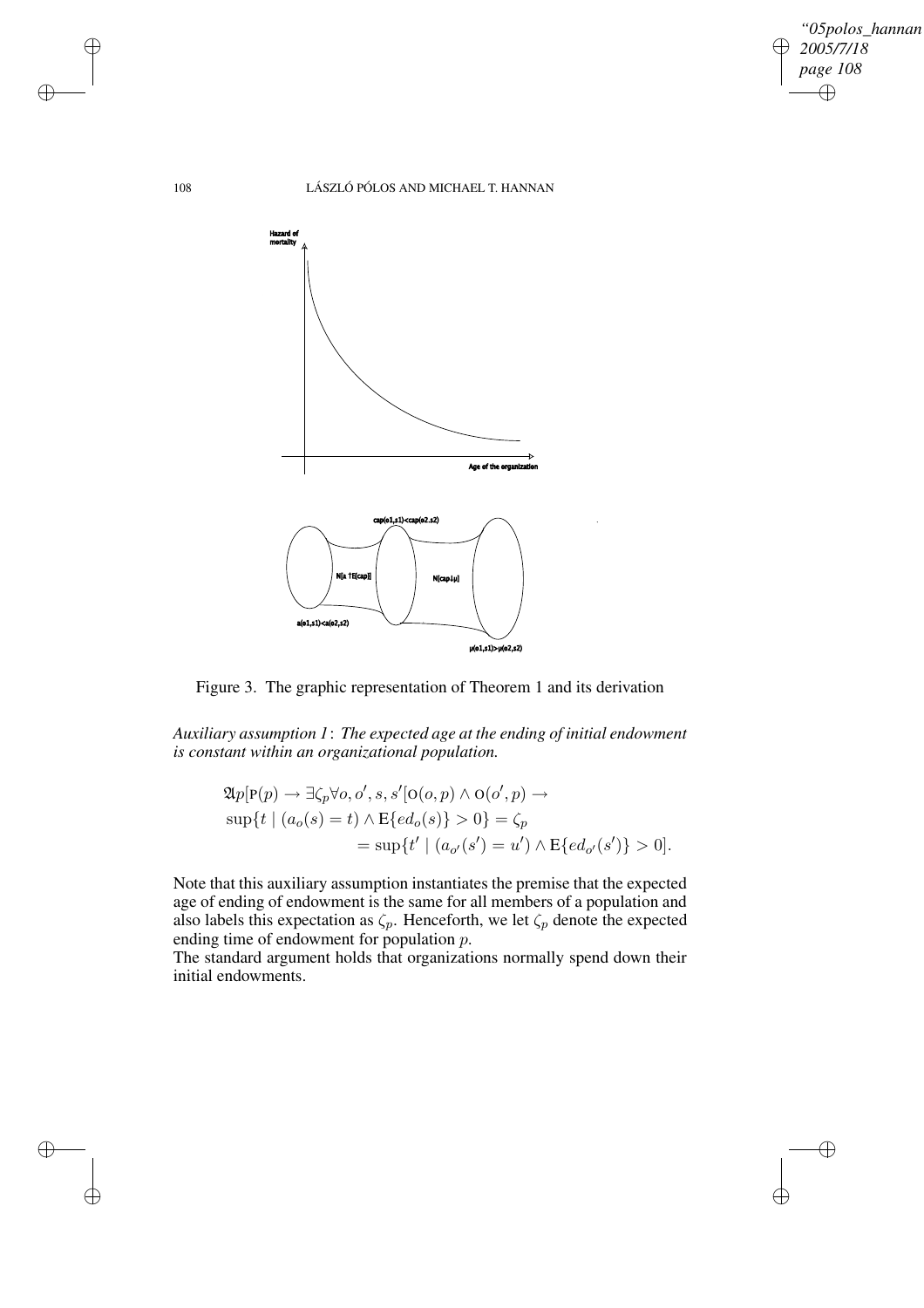*Postulate 3*: *Expected levels of endowments decline monotonically within endowment periods.*

$$
\mathfrak{N}[\mathcal{O}(o, p) \land \mathcal{O}(o', p) \land (a(o, s) < a(o', s') < \zeta_p) \rightarrow \\
\mathbb{E}\lbrace ed(o, s) \rbrace > \mathbb{E}\lbrace ed(o', s') \rbrace].
$$

Moreover, endowments provide immunity and immunity brings a reduction in mortality chances. These postulates hold both for comparisons of an organization at different ages (say before and after the ending of endowment) and for pairs of organizations (say, with different levels of immunity).

*Postulate 4*: *During a period of endowment, a larger endowment yields a higher expected level of immunity.*

 $\mathfrak{N}[ ed \uparrow \mathbf{E}\{im\}].$ 

*Postulate 5*: *Mortality hazards fall with increasing immunity.*

 $\mathfrak{N}[im \downarrow \mu].$ 

 $\rightarrow$ 

 $\rightarrow$ 

✐

✐

*Theorem 2*: *Mortality hazards increase with age within endowment periods.*

 $\mathfrak{P}[\textbf{o}(o, p) \land \textbf{o}(o', p) \land (a_o(s) < a_{o'}(s') < \zeta_p) \to \mu_o(s) < \mu_{o'}(s')].$ 

*Theorem 3*: *Mortality hazards are lower within endowment periods than afterwards.*

 $\mathfrak{P}[\textbf{o}(o, p) \land \textbf{o}(o', p) \land (a_o(s) < \zeta_p \leq a_{o'}(s')) \rightarrow \mu_o(s) < \mu_{o'}(s')].$ 

## *The First Unification Attempt*

A key step in developing a modeling procedure involves translating the verbal argument into a formal language that enables nonmonotonic testing. It is easy to realize that the claim "Endowment considerations apply only before the end of the endowment period" is not specific enough. Even though it makes clear that the considerations are not applicable to intervals beginning after the endowment is exhausted they might or might not be applicable to intervals that begin before and finish after the end of the endowed period. Both possible translations (that the considerations apply and that they do "05polos\_hannan"

2005/7/18 page 109

✐

✐

✐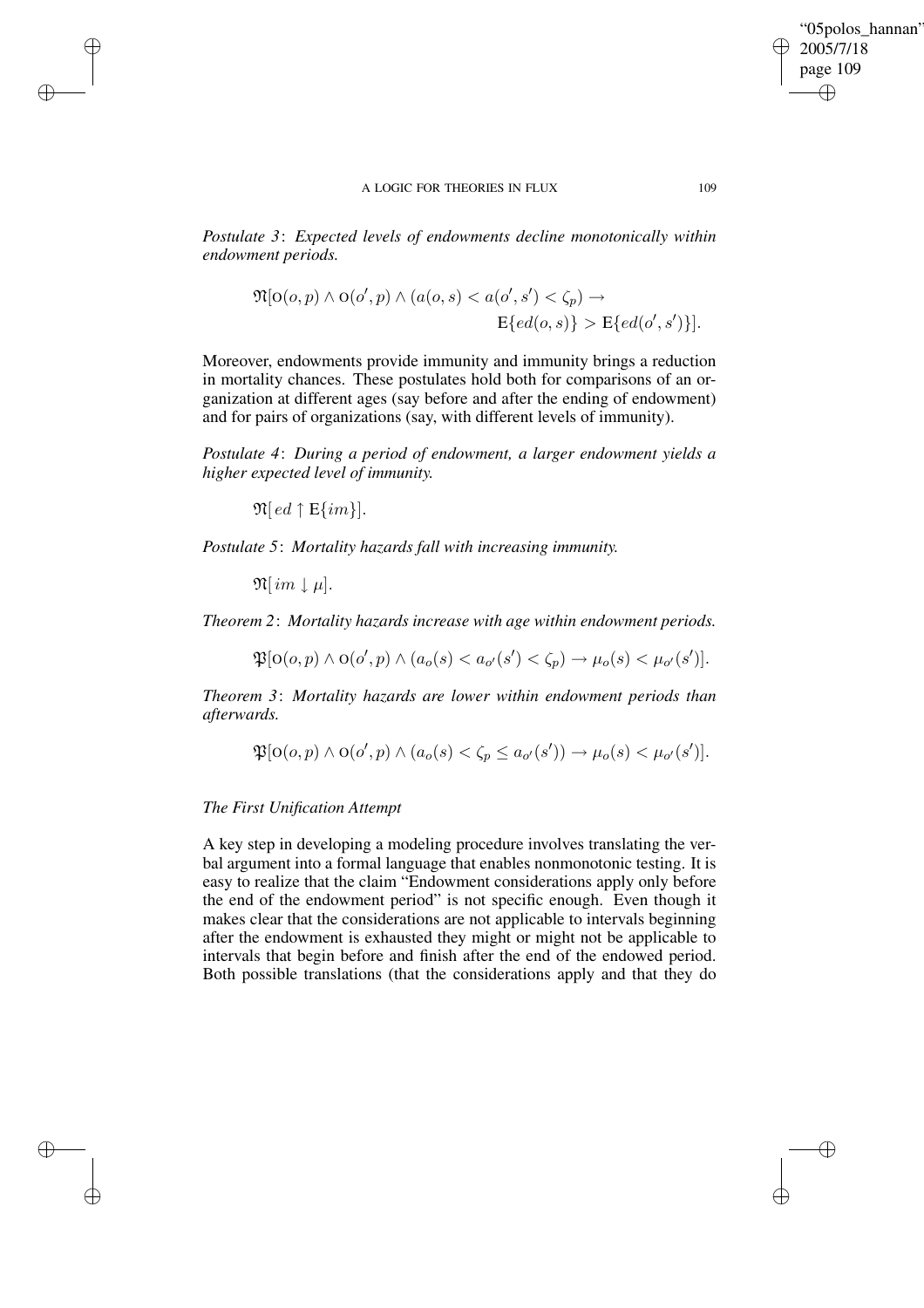"05polos\_hannan"  $\geq 2005/7/18$ page 110  $\bigoplus$ 

✐

 $\oplus$ 

110 LÁSZLÓ PÓLOS AND MICHAEL T. HANNAN





not apply to this type of intervals) are consistent with the nonmonotonic approach; and in both cases we see a penguin scenario. Still, one of them might be more in line with the concept of the mortality hazard than the other.

Let us consider first the option: endowment considerations do not apply to intervals that stretch over the end of the endowment. Under this restriction,

 $\bigoplus$ 

 $\bigoplus$ 

✐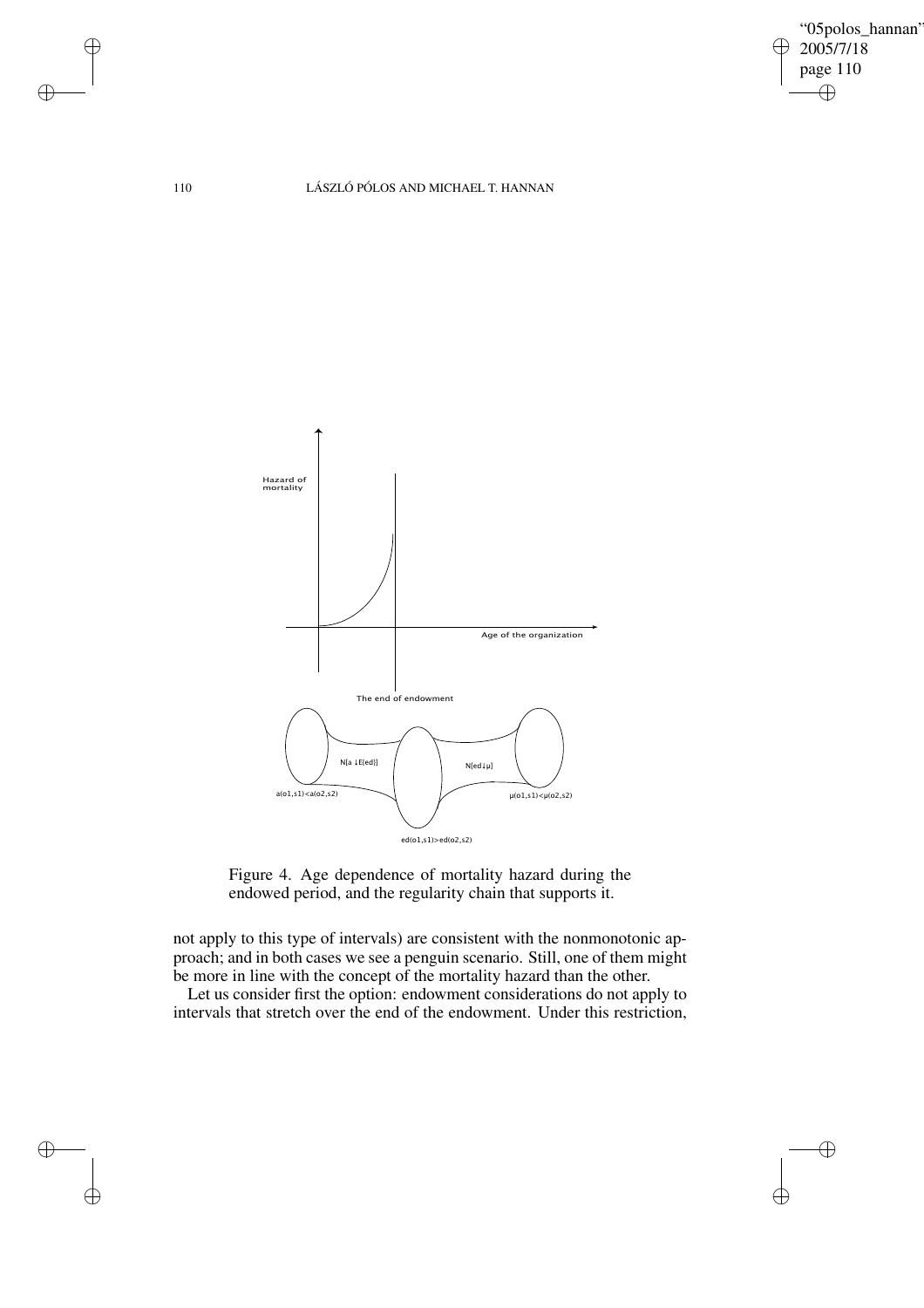✐

✐

✐

✐

only one line of argument applies: the default theory of a liability of newness. According to this theory, the hazard at the beginning of the interval exceeds the hazard at the end of the interval. Due to the immunity considerations, the hazard at the very beginning of an (endowed) organization's life is zero, according to the first translation of the key claim. Now take an interval that begins immediately after the founding of the organization and ends some time after the end of the endowment period. At the end of such a period, the hazard must be *negative.* Although this scenario is a logical possibility, it violates the definition of a hazard.<sup>7</sup> It is tempting to look at this conclusion as a case for a non-theorem in the desiderate of the research program. Therefore, this approach does not meet the most basic requirement for a modeling procedure for mortality processes. The second translation holds that endowment considerations do apply to this type of intervals. This translation does not generate the undesirable result of implying negative hazards. Moreover, we will show that it yields interesting results.

The first unification attempt uses all four postulates in the two fragments (according to the strategy we outlined) to yield:

*Theorem 4*: *Mortality hazards increase with age over intervals that begin within expected endowment periods, that is, before*  $\zeta_p$ *.* 

$$
\mathfrak{P}[\operatorname{O}(o, p) \wedge \operatorname{O}(o', p) \wedge (a_o(s) < a_{o'}(s') < \zeta_p) \rightarrow \mu_o(s) < \mu_{o'}(s')].
$$

*Proof.* Figure 5 depicts the relevant regularity chains. One begins with the intension defined for any pair of ages (drawn as the large ellipse at the top of the figure.) This rule chain leads to the conclusion of negative age dependence. The regularity chain drawn on the left emanates from the smaller (more specific) intension that applies only to those age intervals that begin before the expected ending of endowment. This regularity chain leads to a conclusion of positive age dependence. According to the nonmonotonic inference rule, the more specific argument holds. $8 \Box$ 

*"05polos\_hannan"*

*2005/7/18 page 111*

✐

✐

✐

 $7$ The hazard is defined as the ratio of two non-negative functions, the density of the ending durations and the survivor function. Therefore, a negative value of a hazard entails a contradiction.

 $8$  It might seem from this example that the less specific regularity chain should dominate because it is shorter. However, this is not the case. Length of chains matters for testing only when the chains being compared have the same specificity.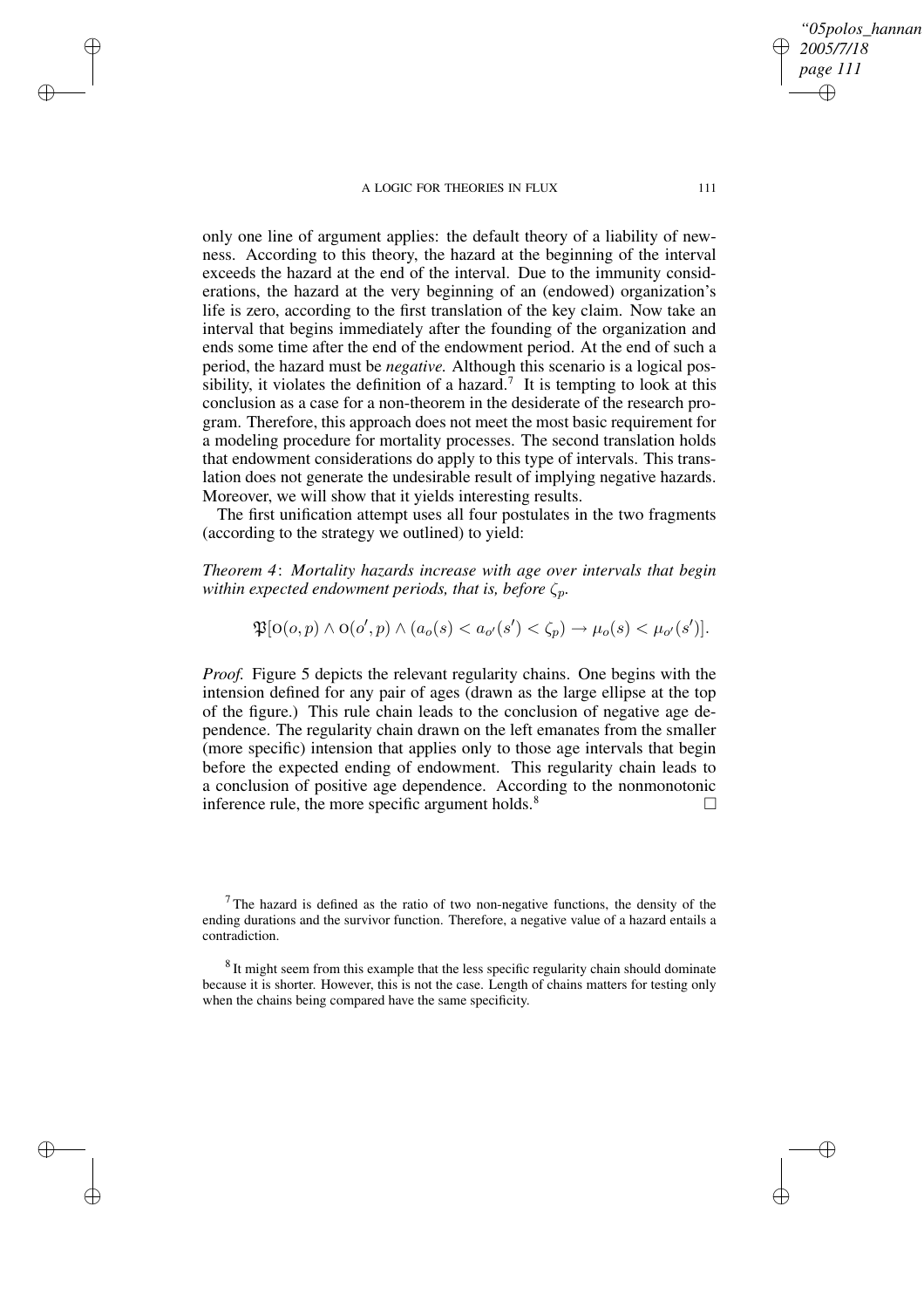*"05polos\_hannan" 2005/7/18 page 112* ✐ ✐

✐

✐

#### 112 LÁSZLÓ PÓLOS AND MICHAEL T. HANNAN



Figure 5. The more specific argument dominates. Picture of the first unification attempt and its derivation

*Theorem 5*: *Mortality hazards decrease with age after endowments are exhausted.*

 $\mathfrak{P}[\text{O}(o, p) \land \text{O}(o', p) \land (\zeta_p \leq a_o(s) < a_{o'}(s')) \rightarrow \mu_o(s) > \mu_{o'}(s')].$ 

*Proof.* Examine the most-specific regularity chains that connect the intension of  $\zeta_p < a_o(s) < a_{o'}(s')$  with the intension of  $\mu_o(s) > \mu_{o'}(s')$ . The only rule chain that applies is the less specific one (on the right of the figure) that leads to the conclusion of negative age dependence.

A corollary also follows from these two theorems: an overall tendency toward *positive* age dependence, as sketched in Figure 5. We regard this result as somewhat surprising in the sense that organizational theorists, in focusing on the different fragments, did not notice this implication. We shared this limited vision when we set out to construct a model, and we were pleasantly surprised to learn that the postulates as formulated in nonmonotonic logic delivered more than we had expected. The effort to unify fragments in a consistent manner (at the same level of analysis) makes clear the importance of these subtle differences in assumptions.

✐

✐

✐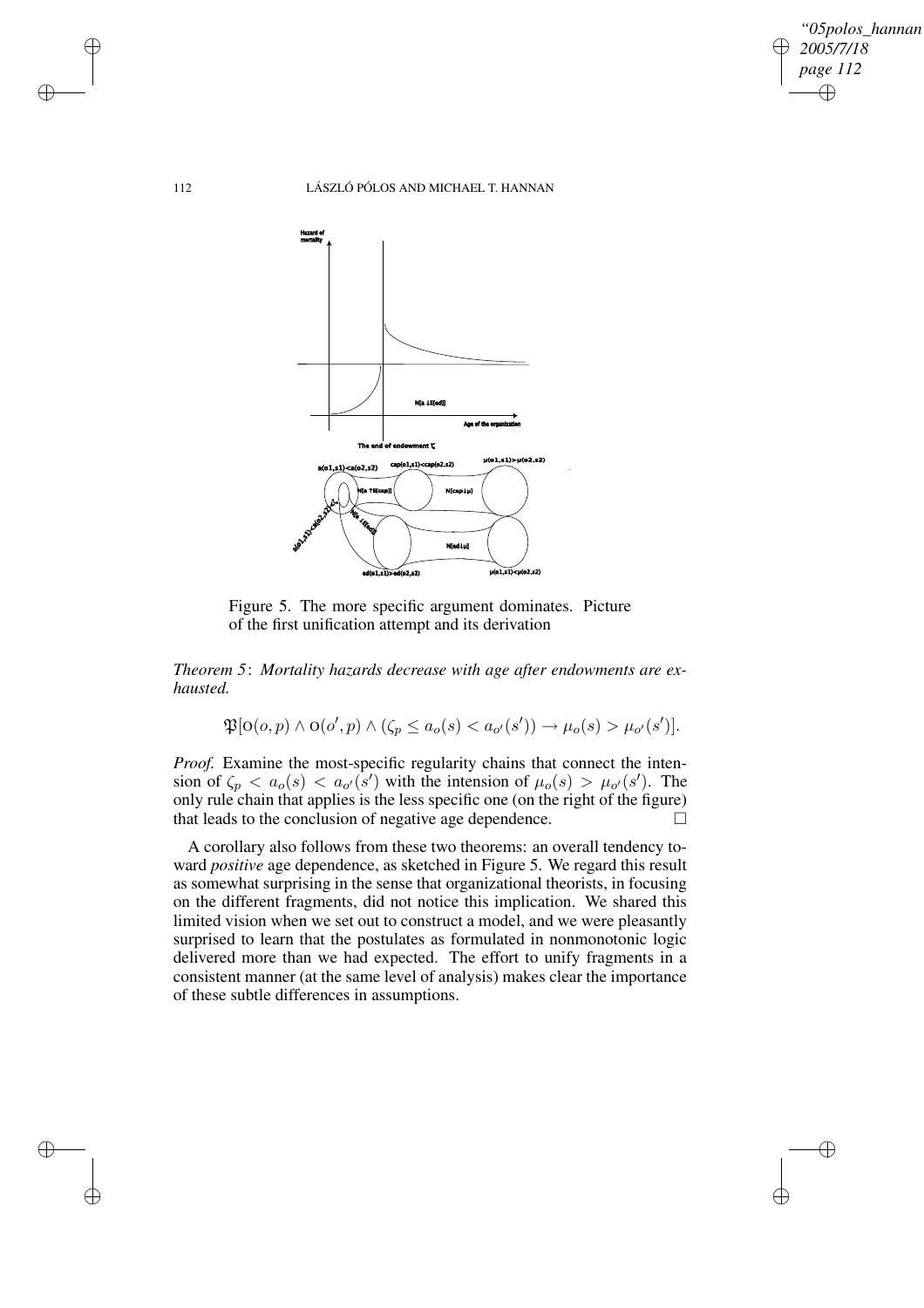*Theorem 6*: *An organization's mortality hazard jumps to its maximum when its endowment ends.*

## *Fragment 3: Obsolescence*

✐

✐

✐

✐

Now we turn to the other main branch of the theory, which concerns positive age dependence. We concentrate on the version that relies on assumptions about obsolescence. We assume that the quality of the alignment between organizations and their environments affects mortality chances. We also assume, that organizations are relatively inert and, in the long run, their structures cannot follow environmental drift. The drift is such that, within a period of length  $\omega_p$ , the quality of alignment for organization o does not change so much from the founding conditions that it affects the hazard. However, beyond  $\omega_p$ , the environment has normally drifted far enough as to drive the quality of alignment below a threshold that affects the hazard. Further drift, beyond  $\omega_p$ , continually degrades alignment.

We introduce the non-negative function  $al(o, s)$  that gives the level of alignment of organization  $o$  with its environment at  $s$ .

Environmental change drives the obsolescence process. Suppose that the environment can occupy different states at different times, in the sense that it imposes different adaptive demands at different times. Two states of an environment impose dissimilar adaptive demands if an organization cannot be aligned with both. Organization-builders can use state-of-the art designs and adapt to prevailing cultural understandings. This motivates the following auxiliary assumption

*Auxiliary assumption 2*: *Organizations have nonzero (expected) alignment with their environments at founding.*

 $\mathfrak{A}_{0}$ ,  $p, s[0(0, p) \wedge (a(0, s) = 0) \rightarrow E{a l_o(s)} > 0].$ 

*Definition 13*: *Drifting environment for an organizational population*

 $DRIFT(p) \leftrightarrow \mathfrak{N}_0, s[0(a, p) \wedge (a_0(s) > \omega_n) \to \mathbb{E}\{al_o(s)\} = 0].$ 

*Auxiliary assumption 3*: *The expected age of obsolescence (ending of alignment) in an organizational population in a drifting environment is a constant.*

$$
\mathfrak{A}p[\mathbf{P}(p) \to \exists \omega_p \forall o, o', s, s'[\text{DRIFT}(p) \land \mathbf{O}(o, p) \land \mathbf{O}(o', p) \to
$$
  
 
$$
\sup\{s \mid \mathbf{E}\{al_o(s)\} > 0\} = \omega_p = \sup\{s' \mid \mathbf{E}\{al_{o'}(s')\} > 0\}].
$$

"05polos\_hannan"

2005/7/18 page 113

✐

✐

✐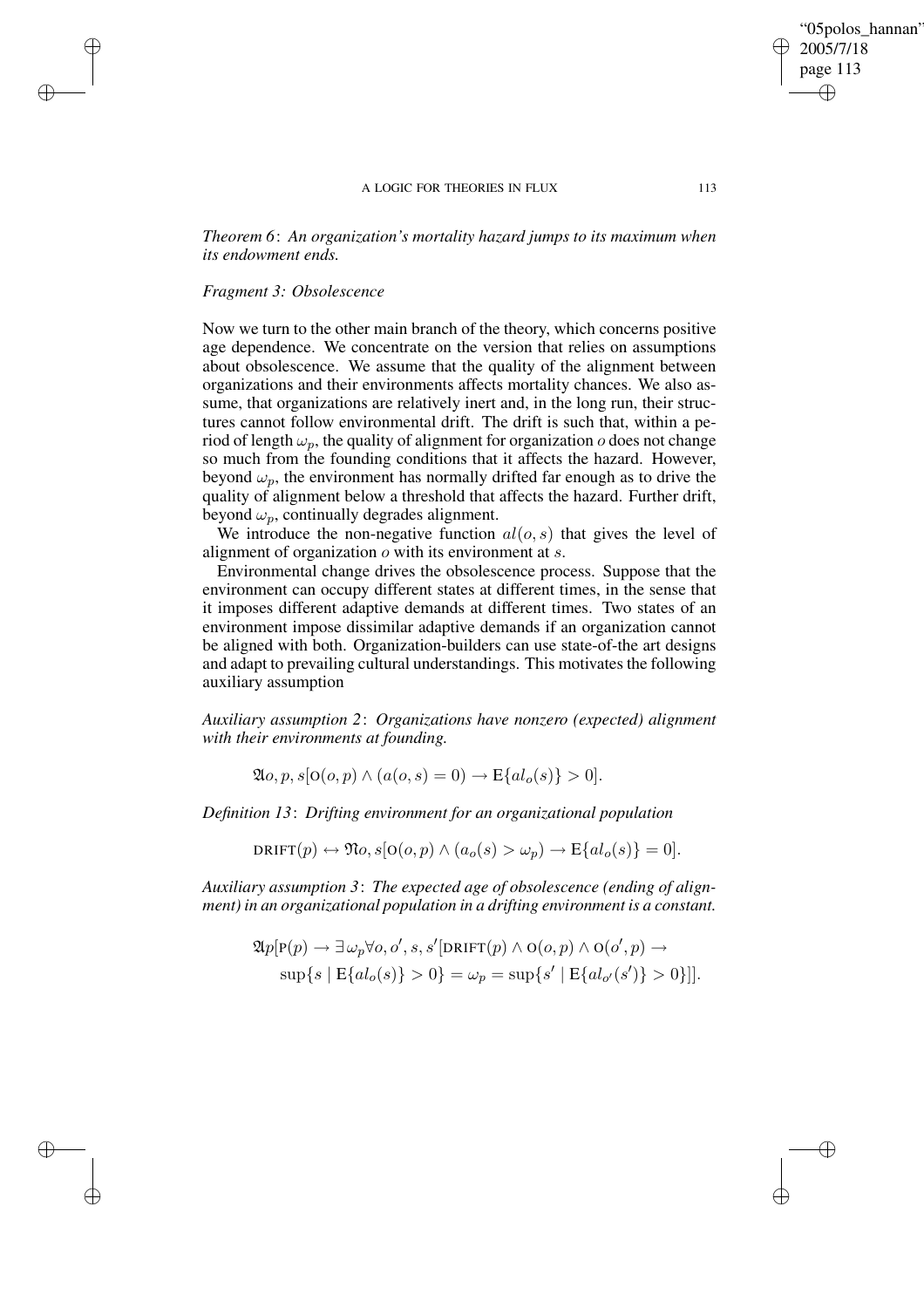"05polos\_hannan" 2005/7/18 page 114 ✐ ✐

✐

✐

## 114 LÁSZLÓ PÓLOS AND MICHAEL T. HANNAN

Once organizations lose alignment with their environments, they start to become devalued by relevant evaluators as "obsolete." The longer an organization has been obsolete, the stronger is this devaluation process. Let  $ob(o, s)$  be a function that tells the degree to which organization o's relevant audiences regard it as obsolete at age s.

*Postulate 6*: *After the onset of obsolescence, organizations are normally judged to be increasingly obsolete with further aging in drifting environments.*

$$
\mathfrak{N}[\text{DRIFT}(p) \land \text{O}(o, p) \land \text{O}(o', p) \land (\omega_p \le a_o(s) < a_{o'}(s')) \rightarrow
$$
  
 
$$
E\{ob_o(s)\} < E\{ob_{o'}(s')\}].
$$

*Postulate 7*: *Higher perceived obsolescence yields higher mortality hazards.*

 $\mathfrak{N}[\,ob\uparrow\mu].$ 

✐

✐

✐

✐

These premises imply a pair of theorems.

*Theorem 7*: *Mortality hazards are higher after the expected age of onset of obsolescence than before.*

$$
\mathfrak{P}[\text{DRIFT}(p) \land \text{O}(o, p) \land \text{O}(o', p) \land (a_o(s) < \omega_p \le a_{o'}(s')) \rightarrow \mu_o(s) < \mu_{o'}(s')].
$$

*Theorem 8*: *Mortality hazards increase with age after the expected age of onset of obsolescence.*

$$
\mathfrak{P}[\text{DRIFT}(p) \land \text{O}(o, p) \land \text{O}(o', p) \land (\omega_p \le a_o(s) < a_{o'}(s')) \rightarrow \mu_o(s) < \mu_{o'}(s')].
$$

*The Second Unification Attempt*

The second unification uses all of the definitions and postulates in the three theory fragments. Again we confront the issue of what to do with intervals for which a specific rule applies to part but not all (and, by definition, the default applies to the whole interval). Again, to avoid having the specific rule made irrelevant, we posit that whenever the more specific obsolescence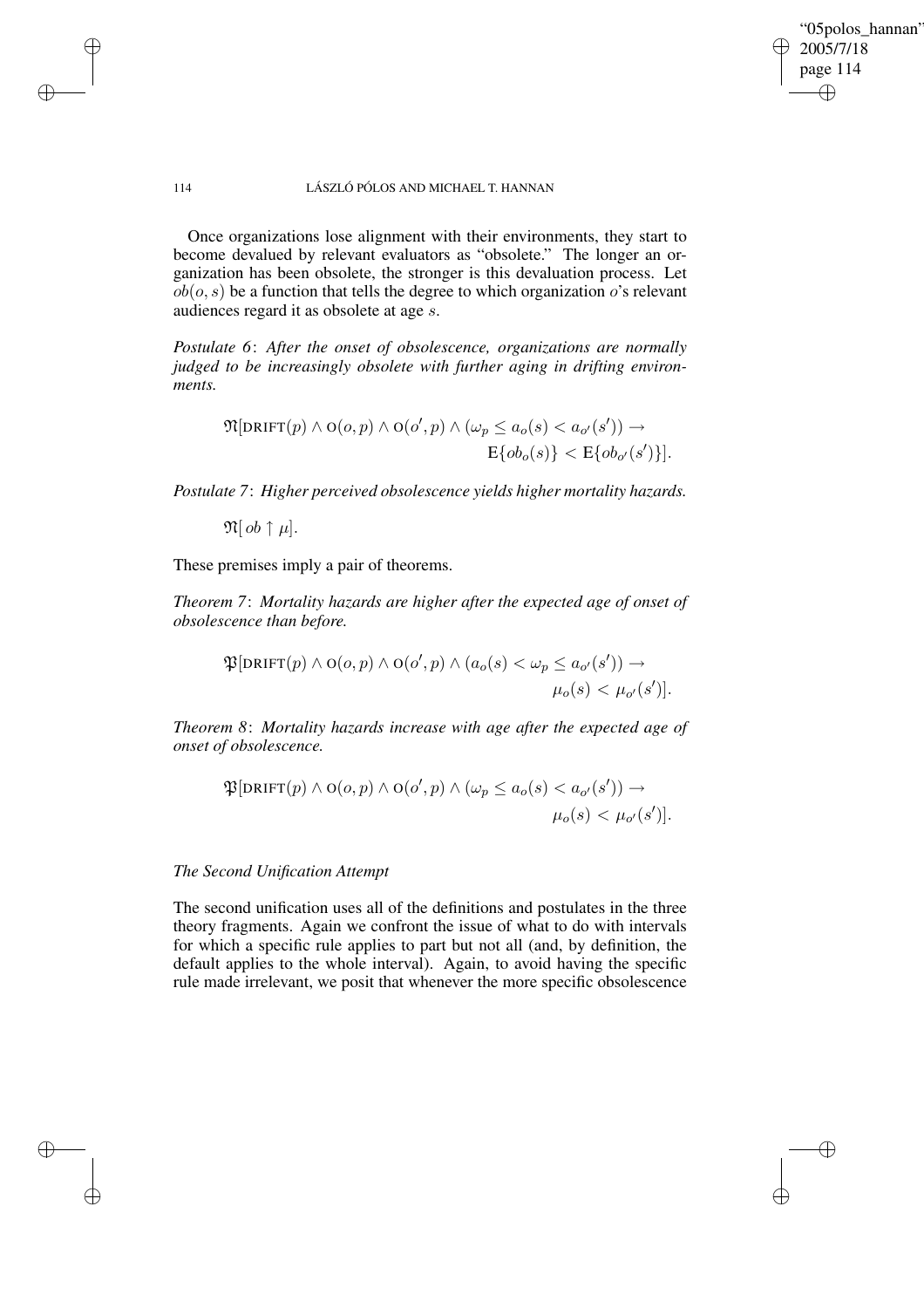

Beginning of obsolescence ω



Figure 6. Liability of obsolescence.

rule applies to the end point of an age interval, the hazard increases over the interval.

In this third stage of the theory, the first theorem from the first unification remains valid. Nonetheless, the substantive reasoning behind the theorem has gotten more complex, because we have introduced an obsolescence process. We can illustrate the proof of this theorem in this unified context with a graphical representation of the argument.

✐

 $\oplus$ 

 $\bigoplus$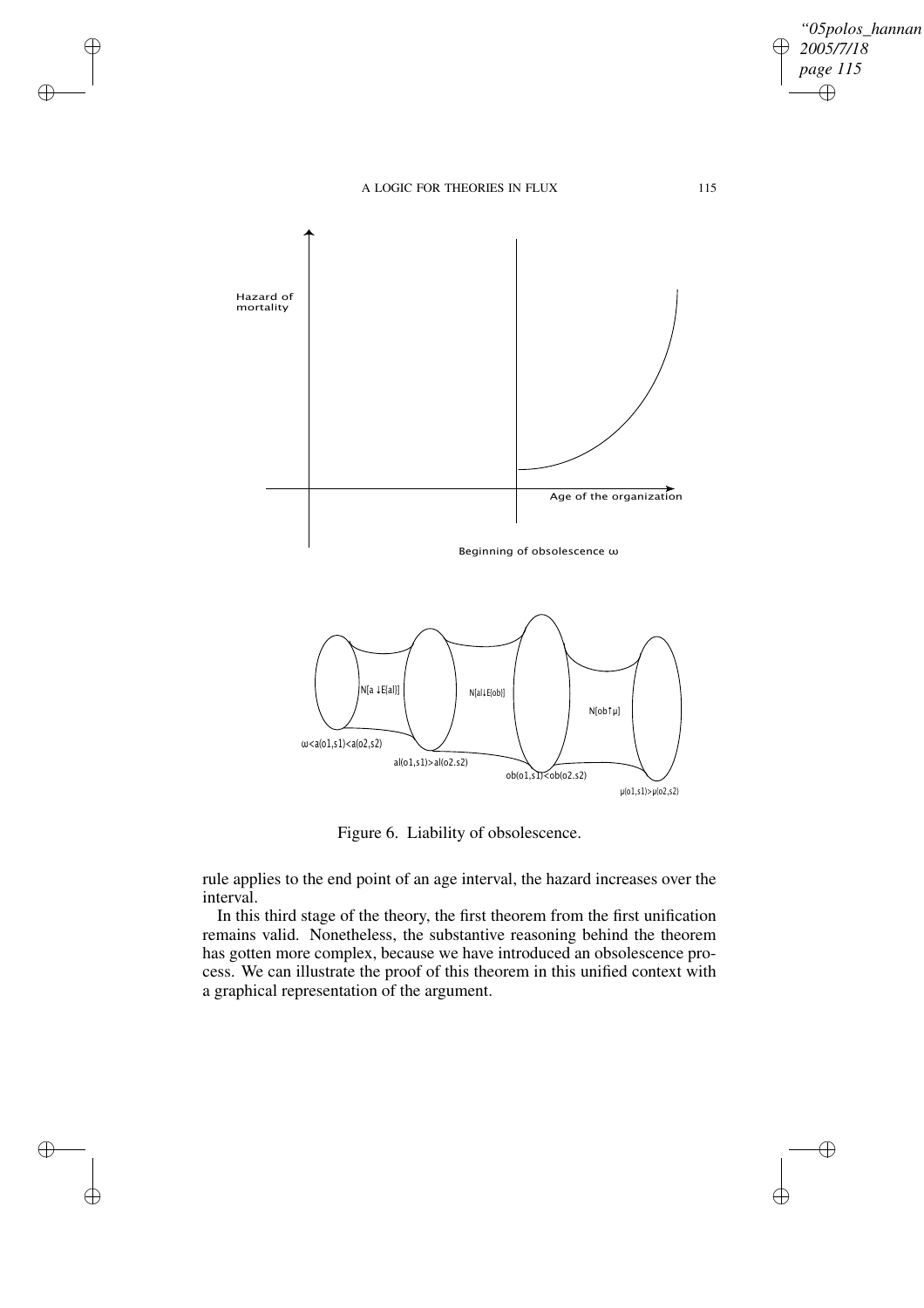*"05polos\_hannan" 2005/7/18* ✐ *page 116*  $\bigoplus$ 

 $\bigoplus$ 

 $\oplus$ 

## 116 LÁSZLÓ PÓLOS AND MICHAEL T. HANNAN

✐

 $\bigoplus$ 

 $\oplus$ 

✐

*Theorem 9*: *Mortality hazards increase with age over intervals that begin within expected endowment periods.*



Figure 7. The second unification attempt

*Theorem 10*: *Mortality hazards decrease over intervals that begin on or after the expected end of the endowment and terminate before the expected*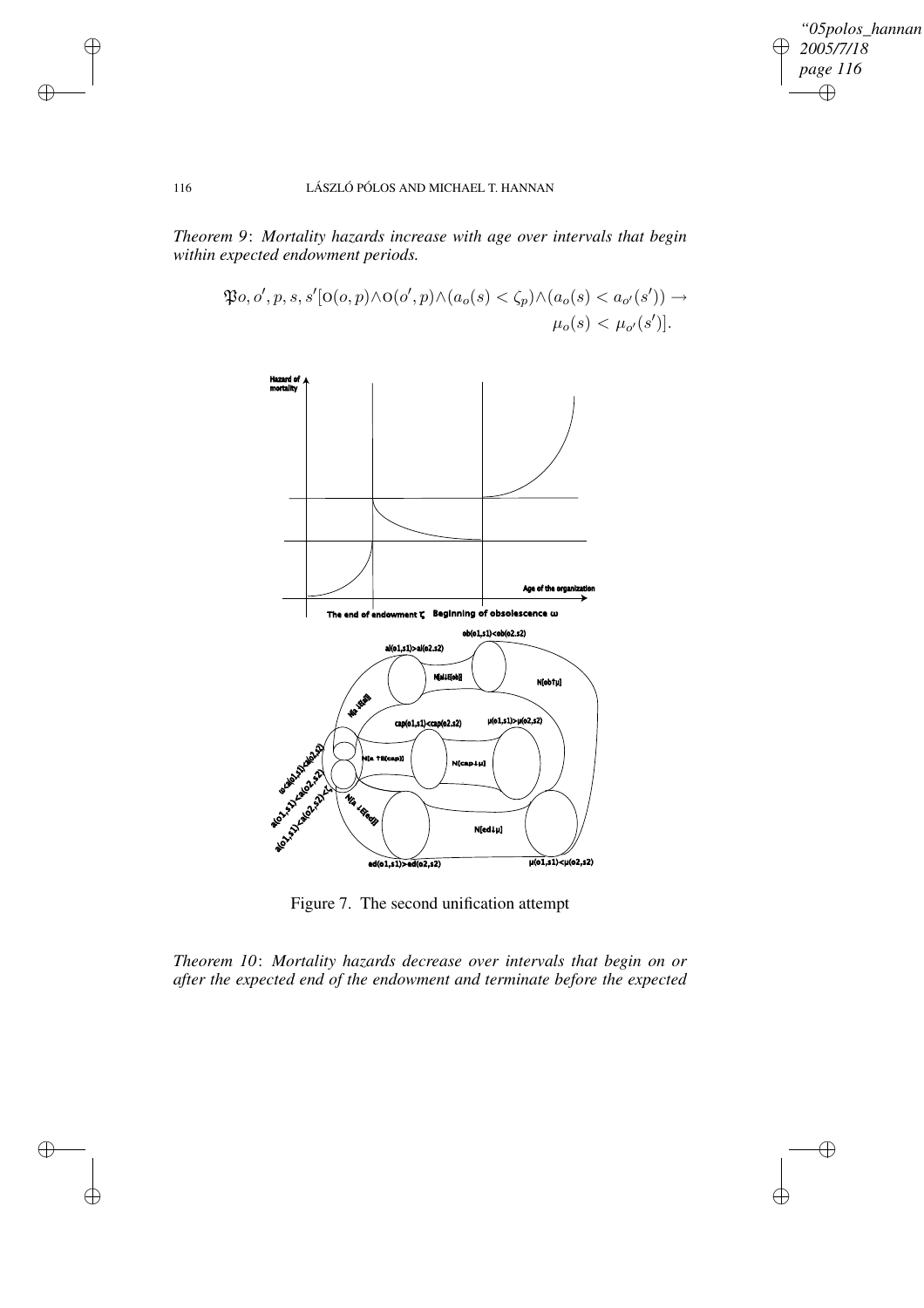*onset of obsolescence.*

✐

✐

✐

✐

$$
\mathfrak{P}_o, o', p, s, s' [O(o, p) \land O(o', p) \land (\zeta_p \le a_o(s) < a_{o'}(s') < \omega_p) \rightarrow \mu_o(s) < \mu_{o'}(s')].
$$

Only the liability of newness theory is relevant to the intervals that fit the antecedent in this theorem.

*Theorem 11*: *Mortality hazards increase over intervals that end at or after the expected onset of obsolescence.*

$$
\mathfrak{P}_o, o', p, s, s' [O(o, p) \land O(o', p) \land (a_o(s) < \omega_p \le a_{o'}(s')) \rightarrow \mu_o(s) < \mu_{o'}(s')].
$$

Again we can derive implications about jumps and maxima in the process but only when obsolescence follows the end of endowment.

*Theorem 12*: *When the expected onset of obsolescence does not occur after the expected end of endowment*  $(\omega_p \leq \zeta_p)$ , *an organization's mortality hazard presumably jumps at the end of endowment and at the onset of obsolescence.*

Our model of the local behavior of the process yields an unexpected pattern: global positive age dependence. Two cases need to be considered. In the simpler case, when obsolescence strikes before endowments end at the same time ( $\zeta_p \leq \omega$ ), then mortality hazards *increase* with age at all ages.

The second, more complex case, involves a delay between the ending of endowment and the onset of obsolescence ( $\zeta_p < \omega_p$ ). Inspection of Figure 7 reveals an age range in which the default does not get overridden. So there is a period in which the hazard falls with increasing aging. But the hazard over this range must always exceed the maximum hazard during endowment. The overall pattern for this case has the general form shown in Figure 7.

Under specific conditions, the general picture reproduces the patterns of age-dependence found in empirical research, as can be seen by consulting Figure 7.

i. If the organizations in a population lack endowments and occupy environments that change so gradually that obsolescence never strikes, then the default never gets overridden: age dependence is presumably uniformly negative.

"05polos\_hannan"

2005/7/18 page 117

✐

✐

✐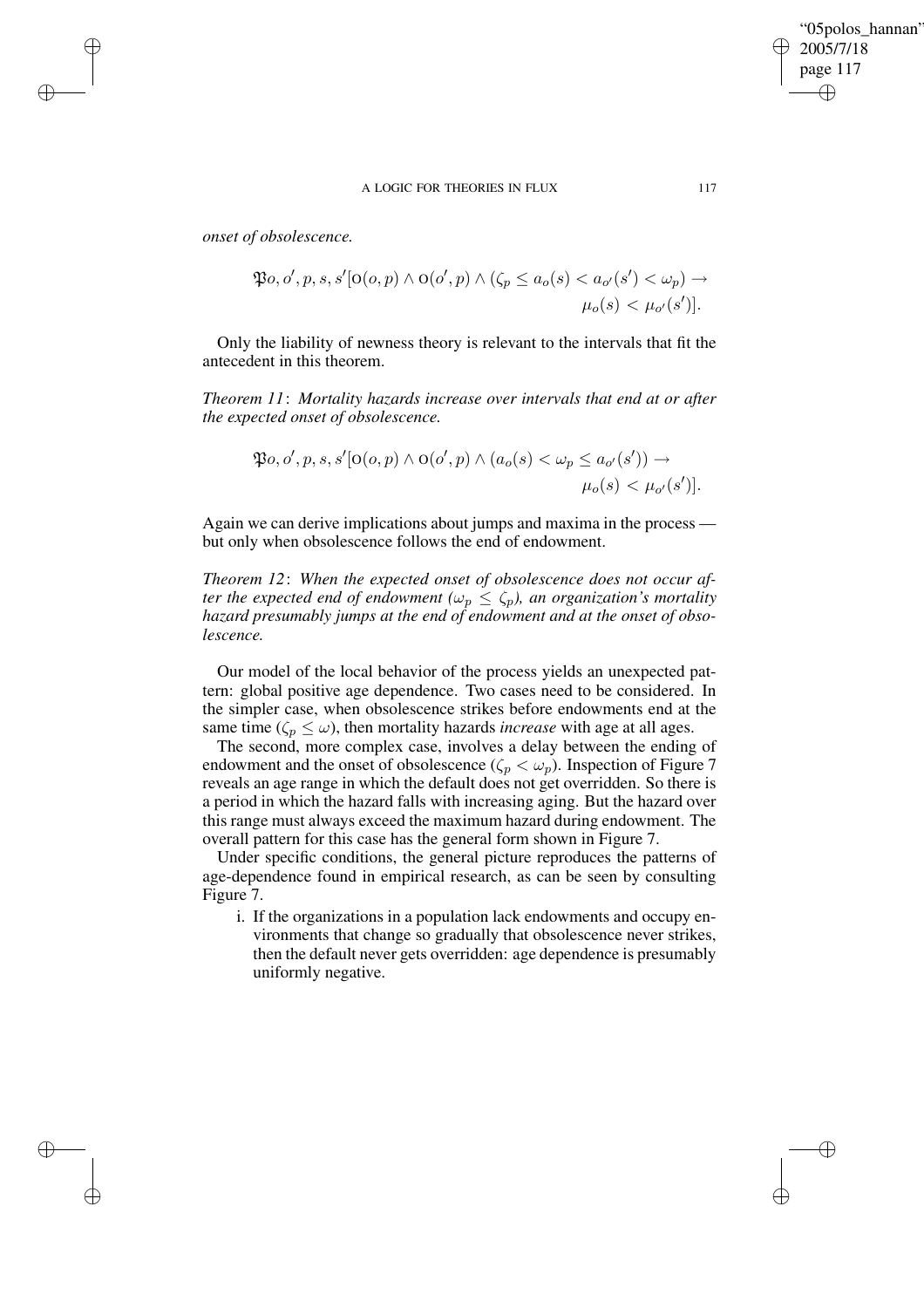# page 118 ✐

✐

2005/7/18

✐

✐

"05polos\_hannan"

## 118 LÁSZLÓ PÓLOS AND MICHAEL T. HANNAN

- ii. If the exhaustion of endowments does not occur within an observation period or obsolescence strikes before exhaustion of endowments, then age dependence is presumably uniformly positive.
- iii. If the organizations in a population are endowed and do not face obsolescence, then the mortality hazard presumably peaks in adolescence.
- iv. If the organizations in a population are endowed and do face obsolescence at a time later than the ending of endowment, then the mortality hazard presumably has the age profile illustrated in Figure 7

## *Conclusion: Critical Challenges to Empirical Theories*

In this paper we offered a formal semantic account on the argumentation in theory building. In the appendix we briefly summarized some formalizations that are based on this logic, and showed that a nonmonotonic rendering of the argumentation not only allows for otherwise impossible theory unification, but yield relevant substantive insights too. Encouraged by the positive results of these application attempts we try to sketch what does it mean for some problems in the philosophy of science if accepts that our rendering of the argumentation in theory building is correct.

Although rules-with-exceptions might be true or false, their truth and falsity is not expressible in terms of truth and falsity of the corresponding sentences about individual instances. The rules are false if the regularity they express is not present in world. If one can show that indeed this is the case, then the theory is falsified, and it should be discarded as Popper argued. However the falsifiability, according to our rendering still helps to solve the demarcation problem, it appears to be the criterion that discriminates between the substantive core of a theory and the protective belt around it. On the other hand the end of a scientific research program, a theory in our terminology, is not as sharp as Popper envisaged it. Think, for example of the generalization that "In the case of burning, phlogiston leaves the burning material." This statement happens to be false; but the proof of its falsity did (and could) not happen by finding counter examples, cases of burning where phlogiston did not leave the burning material. However, proving the *absence* of a regularity is not any easier than proving its *presence*.

Lakatos argued that the prolonged agony of failing research programs is due to the protective belt which generates problem shifts and this process does not stop even when the problem shifts are frequently negative. We argued that the protective belt is not the only responsible party in this situation.

Predictions are built from generic rules, and they might turn out to be false. Since predictions can be about individual instances, proving the falsity of such predictions might be, perhaps, an easier task. But even when such

✐

✐

✐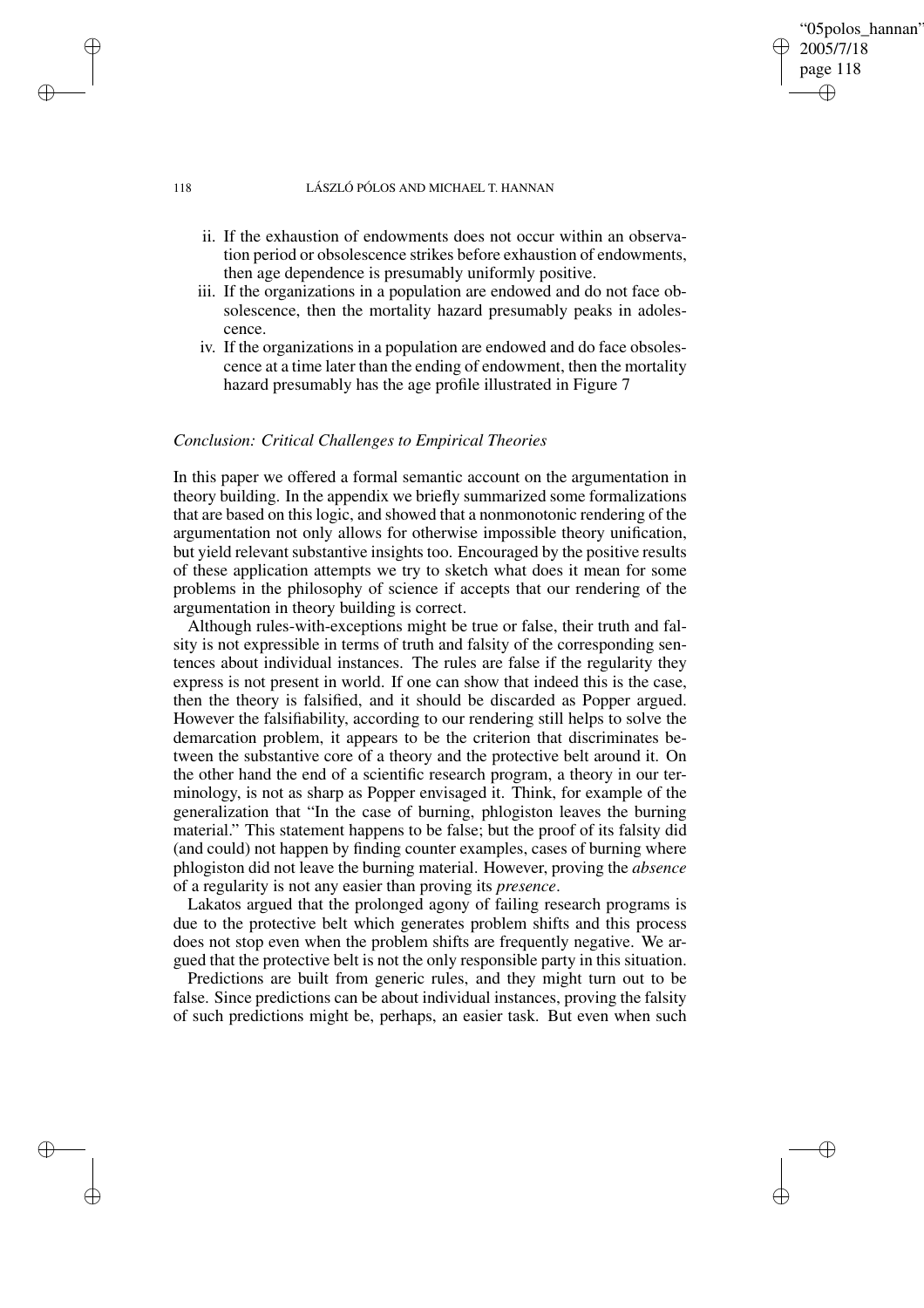✐

✐

✐

✐

a move succeeds, the theory is not discarded, and it should not be. False predictions indicate that there are exceptions to the regularities, but that is not unexpected. Yet, finding the actual exceptions can have an impact on the theory. The discovery of exceptions indicates that the set of explanatory principles the theory provided so far is incomplete, or alternatively further auxiliary assumptions are needed to eliminate the inconsistency. The core of the theory has to be extended with causal considerations that help to construct *more specific* arguments concerning the individual instance in question, or alternatively the protective belt should expand. It is easy to see that

the theory. Due to the nonmonotonic nature of the argumentation, one has to consider all the assumptions, postulates in every proof, and it becomes increasingly harder to develop a vision of what might be true (what might be provable) in a theory in flux. If the positive problem shifts are the rewards the researchers get for their efforts to cultivate a theory, the intricacy of the theory might be seen as the cost to cultivate. Of course, there is no reason to believe that decisions about what research program should an individual researcher follow are typically rational. Often they are not. However, those who pay high costs for low returns might not become successful researchers, might even leave the field. Theories and research programs might close for the reason that there is not sufficient concentration of brain power left to protect the core successfully. If this description of potential failure of scientific research programs is correct, it explains why theories normally do not vanish before a viable alternative appears on the scene, one that is able to recruit new, and capable defenders. And it might be easier to recruit new defenders if the core of the theory is less intricate.

neither of these changes does come cheap. Both increases the intricacy of

László Pólos University of Durham

> Michael T. Hannan Stanford University

## REFERENCES

- Barwise, Jon and John Perry. 1983. *Situations and Attitudes.* Cambridge: MIT Press.
- van Benthem, Johan F.A.K. 1996. "Logic and Argumentation Theory." In *Logic and Argumentation,* edited by J. van Benthem, S. van Eemereren, R. Grootendorst, and F. Veltman. Amsterdam: Royal Dutch Academy of Sciences.

"05polos\_hannan" 2005/7/18 page 119 ✐ ✐

✐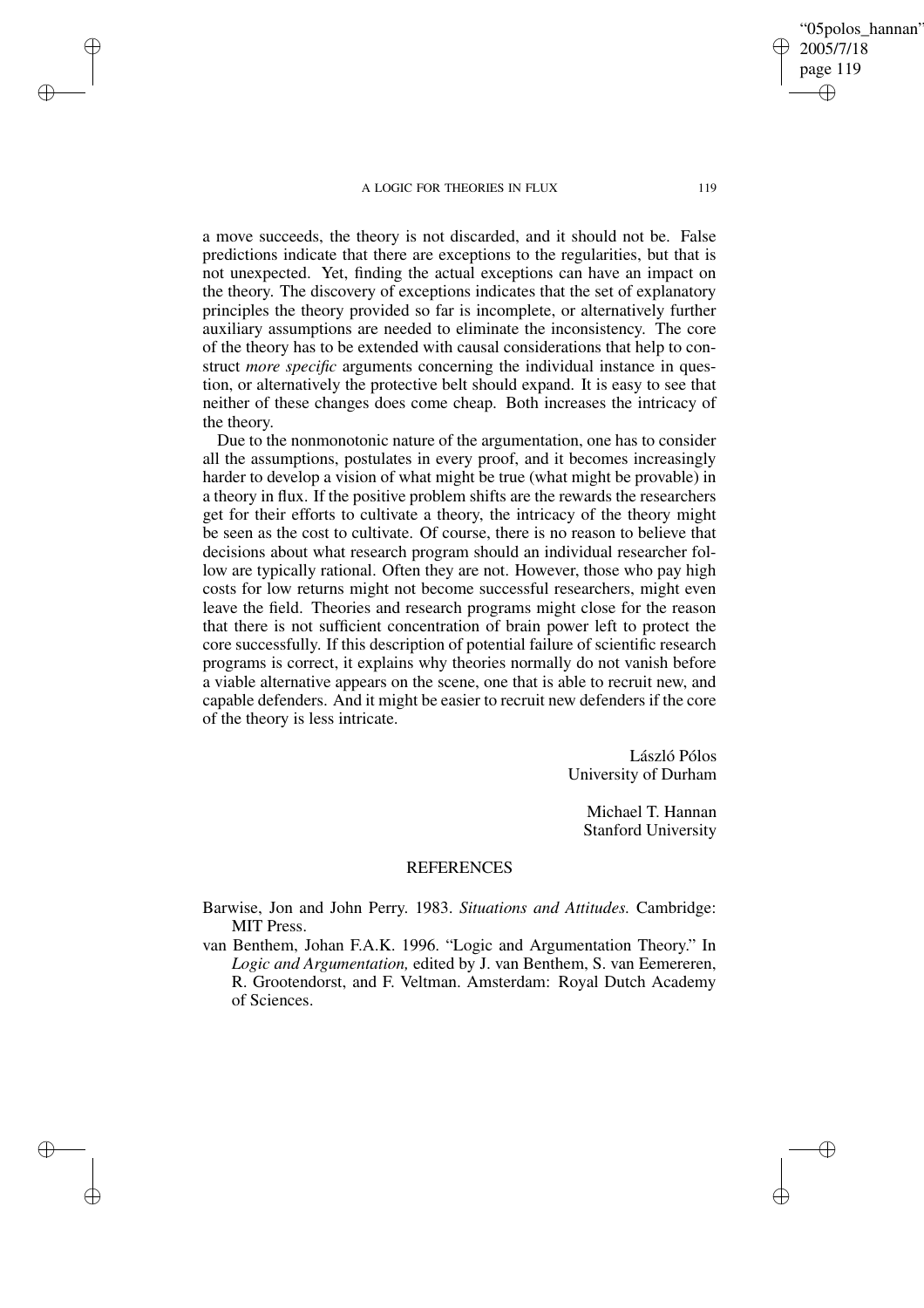✐

✐

#### 120 LÁSZLÓ PÓLOS AND MICHAEL T. HANNAN

✐

✐

✐

- Brewka, G., J. Dix, and K. Konolige. 1997. *Nonmonotonic Reasoning: An Overview.* Stanford, Cal.: CSLI Publications.
- Carlsson, Gregory N. 1977. *Reference to Kind in English.* Amherst: Ph.D. Dissertation University of Massachusetts.
- Carlsson, Gregory N. 1995. "Truth-Conditions of Generic Sentences: Two Contrasting Views." Pp. 224–37 in G.N. Carlson and F.J. Pelletier (eds.) *The Generic Book.* Chicago: University of Chicago Press.
- Diesing, Molly. 1995. "Bare Plural Subjects and the Stage/Individual Contrast." Pp. 107–154 in *The Generic Book.* Chicago: University of Chicago Press.
- Duhem, P. 1906 *La théorie physique, son objet et sa structure* English translation: *The Aim and Structure of Physical Theory* Princeton University Press, 1954.
- Hannan, Michael T., Glenn R. Carroll, and László Pólos. 2003a. "The Organizational Niche." *Sociological Theory* 21:309–40.
- Hannan, Michael T., Glenn R. Carroll, and László Pólos. 2003b. "A Formal Theory of Resource Partitioning." Research paper 1763. Stanford Graduate School of Business.
- Hannan, Michael T., László Pólos, and Glenn R. Carroll. 2003a. "Cascading Organizational Change." *Organization Science* 14:463–82.
- Hannan, Michael T., László Pólos, and Glenn R. Carroll. 2003b. "The Fog of Change: Opacity and Asperity in Organizations." *Administrative Science Quarterly* 48:399–432.
- Hannan, Michael T., László Pólos, and Glenn R. Carroll. 2004. "The Evolution of Inertia." *Industrial and Corporate Change* 13: 213–42.
- Hannan, Michael T., László Pólos, and Glenn R. Carroll. 2005. *Social Codes and Ecologies: A Treatise on Organizations.* draft book manuscript.
- Kuhn, Thomas S. 1996. *The Structure of Scientific Revolutions.* Chicago: University of Chicago Press.
- Kratzer Angelika. 1995. "Stage Level and Individual Level Predicates." Pp. 125–175 in G. Carlsson and D.F. Pelletier (eds.) *The Generic Book.* Chicago: University of Chicago Press.
- Lakatos, Imre. 1987. *Proofs and Refutations: The Logic of Mathematical Discovery.* Cambridge: Cambridge University Press.
- Lakatos, Imre. 1994. *The Methodology of Scientific Research Programmes: Philosophical Papers, Vol. 1.* Cambridge: Cambridge University Press.
- Makinson, D. 1994 "General Nonmonotonic Logic." Pp. 35–110 in D.M. Gabbay, C.J. Hogg, and J.A. Robinson (eds.) *Handbook of Logic in Artificial Intelligence and Logic Programming: Nonmonotonic Reasoning and Uncertain Reasoning.* Vol. III. Oxford: Oxford University Press.
- Pólos, László, Michael T. Hannan, and Jaap Kamps. 1999. "Aging by Default." Pp. 207–219 in H. Rott, C. Albert, G. Brewka and C. Wittveen